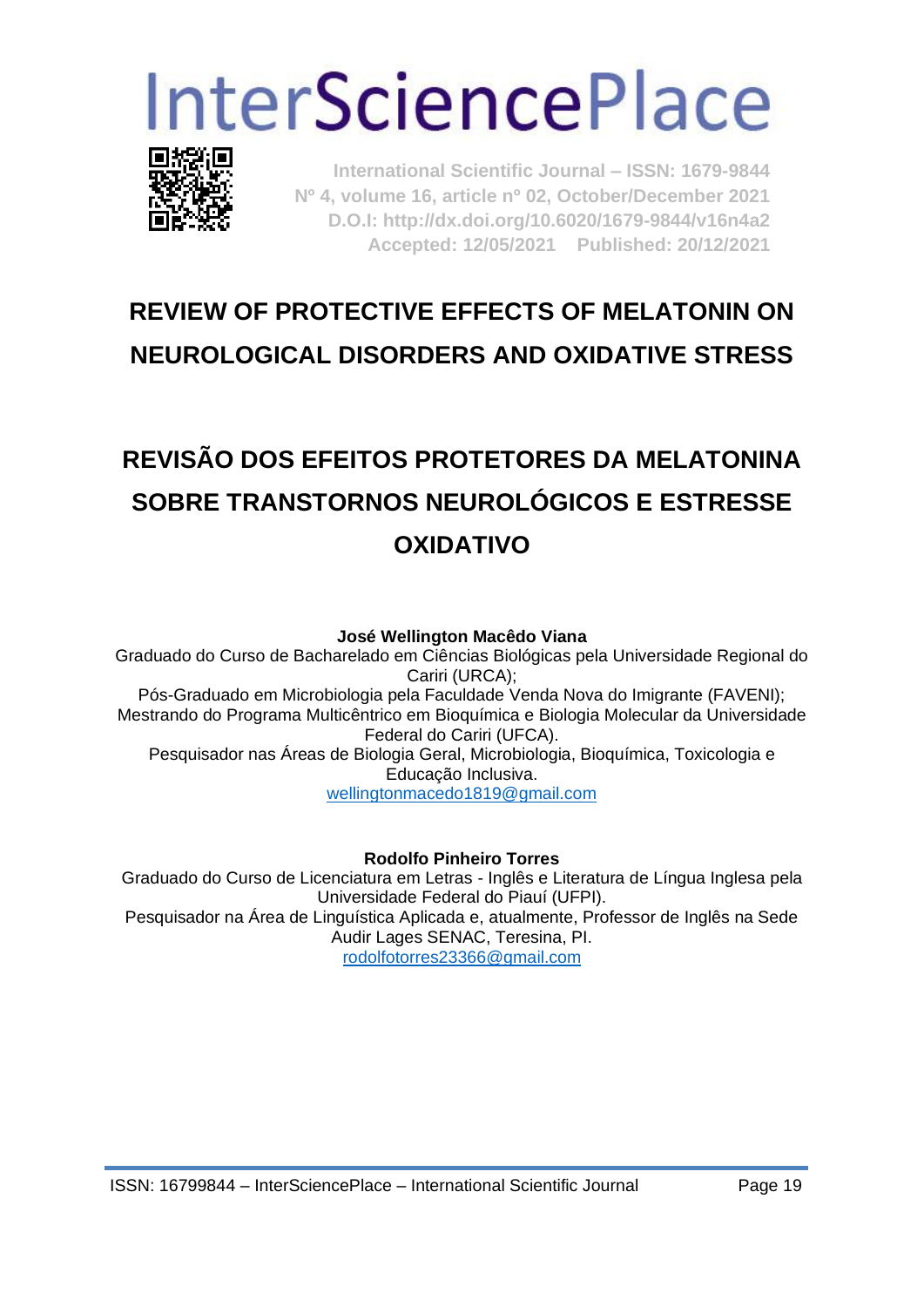*Abstract*: Melatonin (MLT) is a neuro-hormone produced and secreted by the pineal gland and other organs/tissues of mammalian animals. It has been stated that MLT regulates the circadian rhythm in vertebrates, besides acting as antioxidant and anti-inflammatory substance in the nervous system. Since oxidative stress is linked to different neurological disorders, it is essential to study the protective effects of MLT on nervous system. Therefore, this review aimed to highlight relevant information regarding the benefits of MLT in the protection of neurological disorders and oxidative stress. For that, it was conducted an integrative literature review of scientific articles published in the last decade, using English descriptors and databases available online, such as Medline, PubMed, and Science Direct. The results here summarized from the analysis of the articles pointed out in different ways the protective effects of MLT in several nervous system regions of laboratory models of mammalian animals through its antioxidant and inflammatory properties, as well as the formation of its secondary metabolites. MLT is capable of scavenging free radicals, which contributes to ameliorate the oxidative stress condition generated in the neurological disorders generally promoted by sleep deprivation, hypobaric hypoxia, and ischemia reperfusion. In short, the information highlighted in this review reaffirms MLT as a promising potential substance used in the treatment of neurological disturbances, including neurodegenerative diseases. It is expected that further clinical and laboratory studies, especially conducted in human beings, can fully enable the use of this neuro-hormone by clarifying in details the mechanisms by which it acts on the nervous system to protect it from neurological disorders and oxidative stress.

**Keywords:** Melatonin. Neurological Disorders. Oxidative Stress.

*Resumo***:** A melatonina (MLT) é um neuro-hormônio produzido e secretado pela glândula pineal e por outros órgãos/tecidos de animais mamíferos. Foi relatado que a MLT regula o ritmo circadiano em vertebrados, além de atuar como antioxidante e anti-inflamatório no sistema nervoso. Uma vez que o estresse oxidativo está ligado a diferentes distúrbios neurológicos, é essencial estudar os efeitos protetores da MLT no sistema nervoso. Portanto, esta revisão teve como objetivo destacar informações relevantes sobre os benefícios da MLT na proteção de distúrbios neurológicos e estresse oxidativo. Para tanto, foi realizada uma revisão integrativa da literatura de artigos científicos publicados na última década, utilizando descritores em inglês e bases de dados disponíveis online, como Medline, PubMed e Science Direct. Os resultados aqui sumarizados a partir da análise dos artigos apontaram de diferentes formas os efeitos protetores da MLT em várias regiões do sistema nervoso de modelos laboratoriais de animais mamíferos por meio de suas propriedades antioxidantes e inflamatórias, bem como a formação de seus metabólitos secundários. A MLT é capaz de eliminar os radicais livres, o que contribui para melhorar a condição de estresse oxidativo gerado nos distúrbios neurológicos geralmente promovidos pela privação do sono, hipóxia hipobárica e isquemia reperfusão. Em suma, as informações destacadas nesta revisão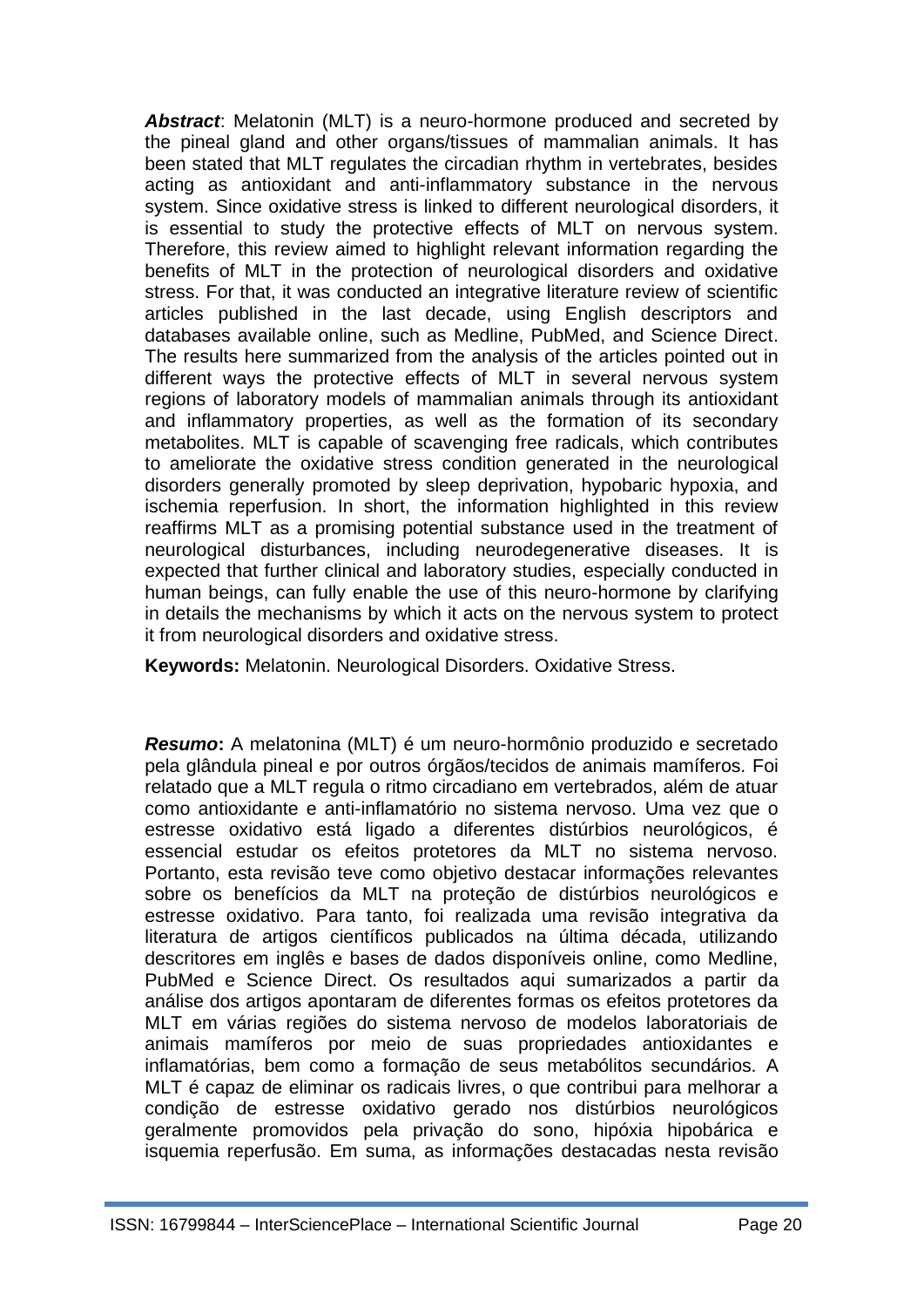reafirmam a MLT como uma substância potencial promissora usada no tratamento de distúrbios neurológicos, incluindo doenças neurodegenerativas. Espera-se que novos estudos clínicos e laboratoriais, principalmente realizados em seres humanos, possam viabilizar plenamente o uso desse neuro-hormônio, esclarecendo em detalhes os mecanismos pelos quais ele atua no sistema nervoso para protegê-lo de distúrbios neurológicos e do estresse oxidativo.

**Palavras-chave:** Melatonina. Distúrbios Neurológicos. Estresse Oxidativo.

### **1. Introduction**

Melatonin (MLT) (or N-acetyl-5-methoxytryptamine) is a neuro-hormone presented in the chemical group of indolamines, secreted mainly by the pineal gland of mammalian animals (CARRASCAL et al., 2018), but secreted in smaller quantity by the retina (CHEN et al., 2016), bones, skin, platelets (BALI et al., 2016), bile, thymus, spleen, testis and ovaries (ROCHA et al., 2011; ASGHARI et al., 2016). In addition, other organs and tissues can release MLT at lower concentrations, such as, the extra orbital lacrimal gland, the gastrointestinal tract (KIM; LEE; LEE, 2014), as well as the brain, the marrowbone and the respiratory epithelium (DZIEGIEL; OKOLOW-PODHORSHA; ZABEL, 2018).

Historically, MLT was discovered in 1958 by the dermatologist Aaron Lerner and collaborators (LERNER et al., 1958), and it received this name due to its ability to contract the melanocytes of frog's melanophores, resulting in skin lightening in these animals (CLAUSTRAT; BRUN; CHAZOT, 2015). Based on this discovery, it was announced a new field of research in reproductive physiology and its relevant implications for the mechanisms of the circadian cycle (REITER et al., 2009).

Currently, it is known that light is characterized as the main environmental factor involved in the MLT biosynthesis regulation in the nervous system by mediating the regular information of the circadian cycle (HADUCH et al*.*, 2016; ZHANG et al., 2017; GUNATA; PARLAKPINAR; ACET, 2020). During the day light, the suprachiasmatic nucleus is active and, due to its GABAergic inhibitory action on the paraventricular nucleus, there is no noradrenergic stimulation of the pineal gland (COOMANS; RAMKISOENSING; MEIJER, 2015). On the other hand, during the night time, the suprachiasmatic nucleus is inactive. Therefore, there is the activation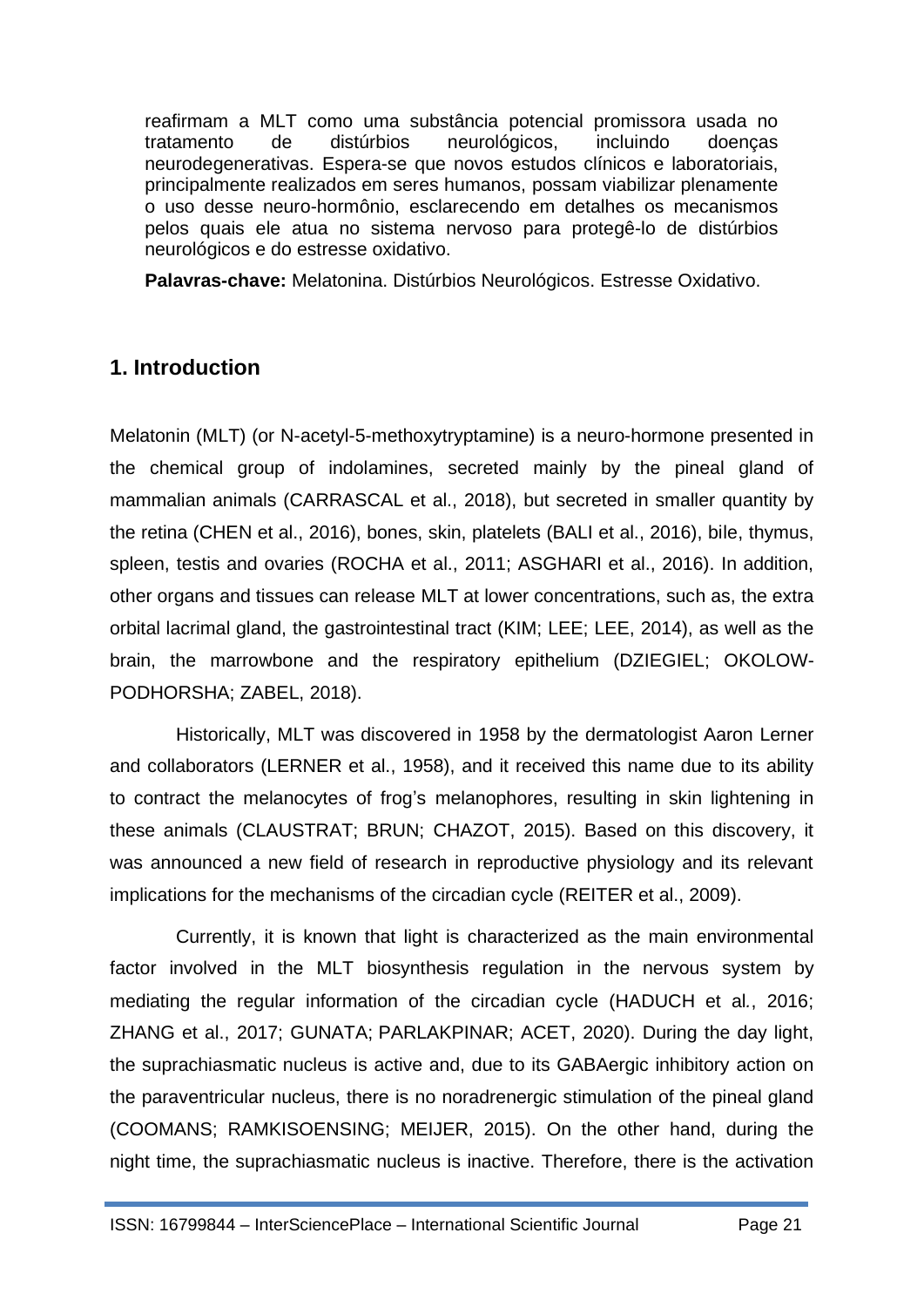of the pineal gland along with the production of the MLT, which is released by the pinealocytes (REITER, 1991; JIMÉNEZ-HEFFERNAN et al., 2015).

In previous researches, it was hypothesized that MLT is synthesized in the cytosol of cells, but recent findings have shown that mitochondria are the original site of melatonin biosynthesis (LEUNG et al., 2020). The MLT biosynthetic pathway starts from the conversion of the amino acid tryptophan to 5-hydroxytryptophan through the action of tryptophan-5-hydroxylase (T-5-H) (ROCHA et al., 2011). Following this process, the enzyme 5-hydroxytryptophan decarboxylase (5-HTD) catalyzes the oxidation of 5-hydroxytryptophan to serotonin (PANDI-PERUMAL et al., 2008). Sequentially, serotonin is converted to N-acetylserotonin through the acetylation reaction performed by the enzyme N-acetyltransferase (NAT) and, finally, the enzyme acetylserotonin O-methyltransferase catalyzes the methylation reaction for the formation of MLT (REITER et al., 2009). This enzyme is the limiting factor in the production of this neuro-hormone (MACCHI; BRUCE, 2014) (Figure 1).

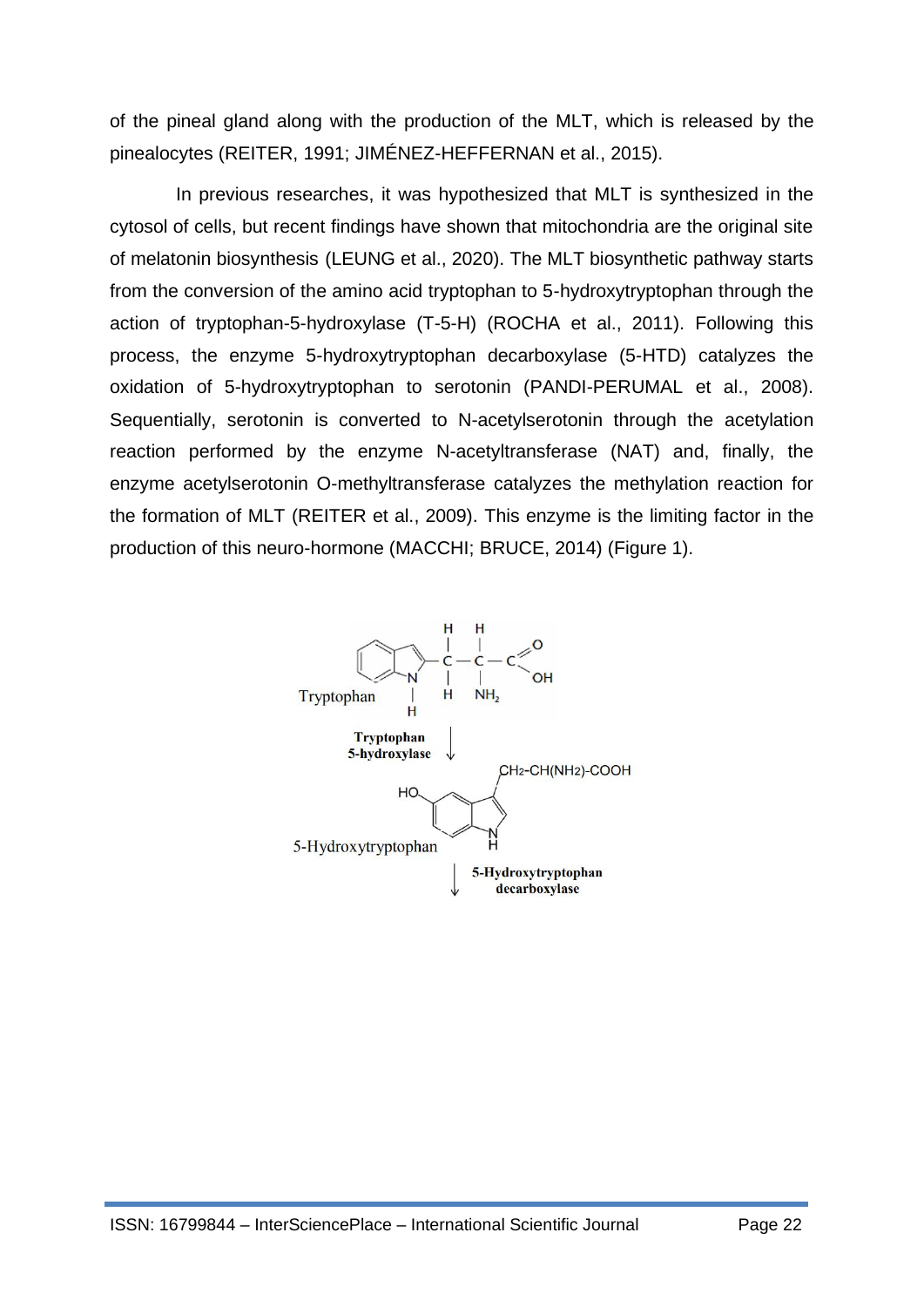

*Figure 1 - Biosynthetic pathway of MLT. Source: Authors (2021).*

After being produced and released, MLT acts on different systems in the body. In addition to its chronobiological function on the nervous system, studies have demonstrated other functional properties of MLT: antioxidant, by regulating prooxidants involved in the synthesis of nitric oxide and lipoxygenases, as well as to stimulate the activity of other antioxidant enzymes including superoxide dismutase, glutathione peroxidase, glutathione reductase and catalase (LEE et al., 2016; GUNATA; PARLAKPINAR; ACET, 2020; WANG; GAO, 2021); anti-inflammatory, through the inhibition of prostaglandins and by regulating cyclooxygenase 2 (COX 2) (MAYO et al., 2015; SONG et al., 2014, ASGHARI et al., 2016; CHEN; ZHANG; LEE, 2020); and anti-apoptotic, by inhibiting unregulated mitosis and by suppressing linoleic acid reuptake (MOLPECERES et al., 2007; BLASK, SAUER; DAUCHY 2012; CARRASCAL et al., 2018).

Due to this wide range of functional properties, MLT is able to play an important role in the neuroprotection against the neurological disorders, particularly the neurodegenerative diseases, such as, Parkinson's and Alzheimer's Diseases, as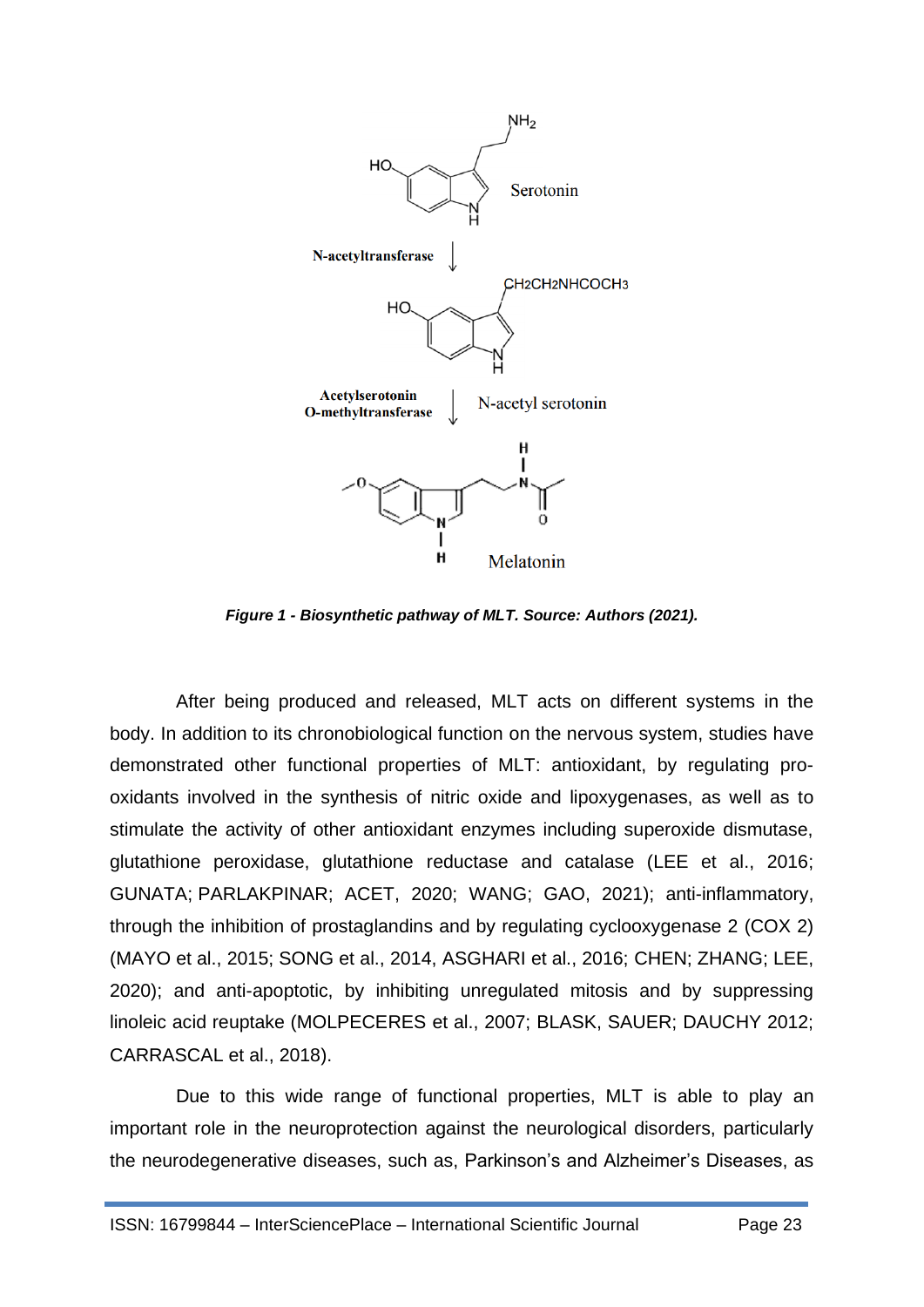well as ischemia injuries, hypobaric hypoxia and Sleep Deprivation (SD) (ALONSO et al., 2015; HUANG et al., 2015; MONTEIRO et al., 2017; VINCENT, 2018). Since oxidative stress is linked to these different neurological disorders, it is essential to study the protective effects of MLT in the nervous system. In this aspect, this review aimed to highlight relevant information regarding the protective effects of MLT against neurological disorders and oxidative stress, thus reaffirming it as a promising potential antioxidant used in treatment of these harmful conditions.

#### **2. Material and Methods**

This study is characterized as an integrative literature review of an exploratory and investigative field, which allows the gathering of different information in order to formulate general conclusions about a given area of knowledge, through a synthesis of studies published in different databases (NETO et al., 2021). For that, the following steps were conducted:

- I. Identifying the theme and selecting the research hypothesis for the elaboration of the integrative review;
- II. Establishing the inclusion and exclusion criteria for studies or literature search;
- III. Defining the information to be extracted from selected studies/categorization of studies;
- IV. Evaluating the studies included in the integrative review;
- V. Result interpretation;
- VI. Presentation of the review/synthesis of knowledge.

The sources used in this research were: *Medical Literature Analysis and Retrieval System Online* (MEDLINE), *National Library of Medicine National Institutes of Health* (PUBMED), in addition to *Scientific Electronic Library Online* and *Science Direct*, it was used the advanced method search, the category title, abstract and keywords (NETO et al., 2021). In each database, the subject descriptors of the *Medical Subject Heading (MeSH) of PubMed* were delimited and crossed by using the terms "AND"/"OR": "Protective Effects of Melatonin on Nervous System", OR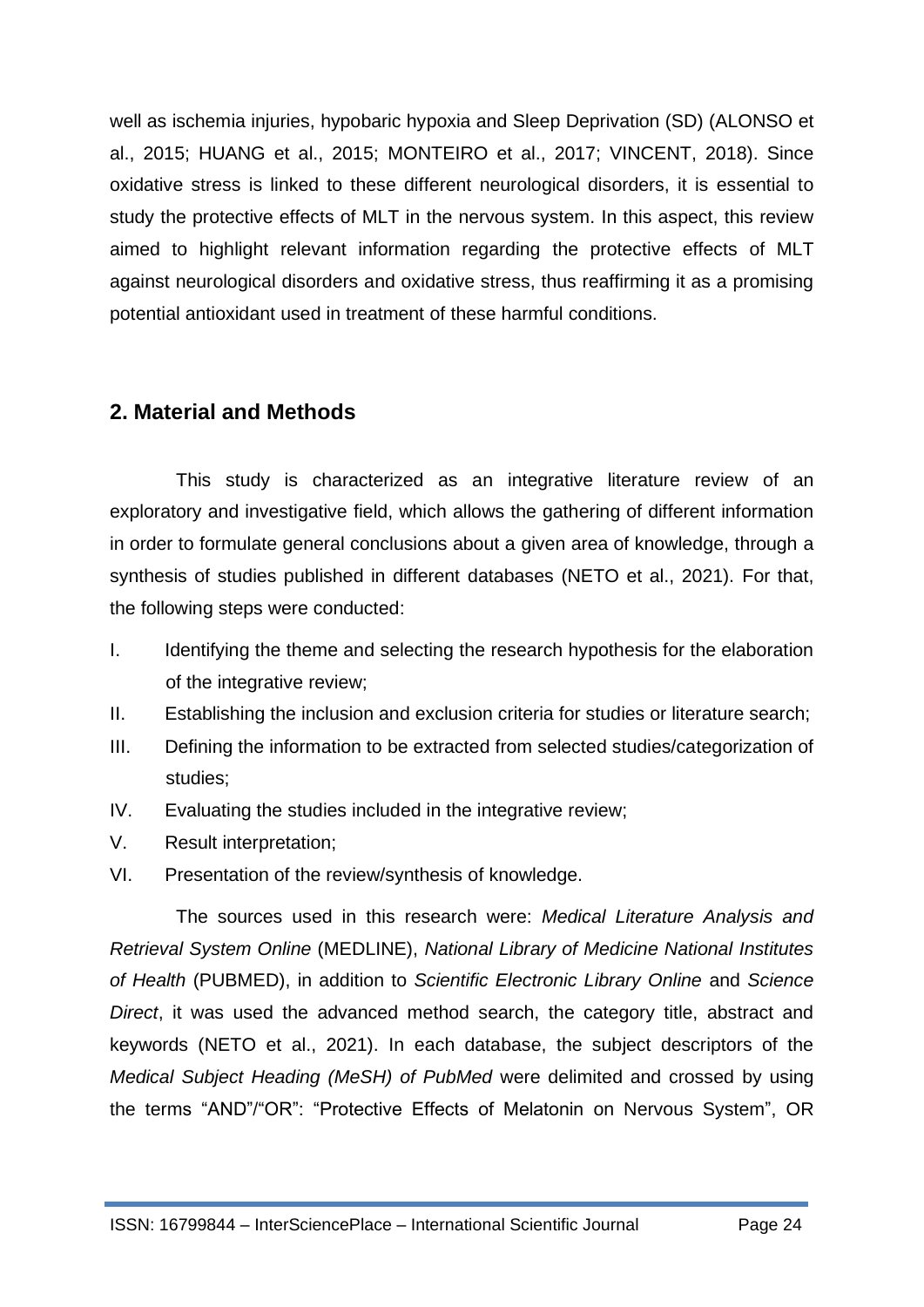"Antioxidant Action of Melatonin on Nervous System", AND "Induction of Oxidative Stress on Nervous System" OR "Oxidative Stress Induced by Neuroinflamation".

The articles were then submitted to a filtering process consisting of the inclusion criteria: articles available electronically with full text online; in time horizon, classified as original articles; primary studies, published in English. It followed the methodology previously described in the study carried out by Neto et al., (2021). The temporal scope of publication included works published in the last decade (Figure 2).



**Crossings** 

*Figure 2 – Flowchart of the article search and selection process. Source: Scheme developed by the authors based on the methodology proposed by Neto et al., (2021).*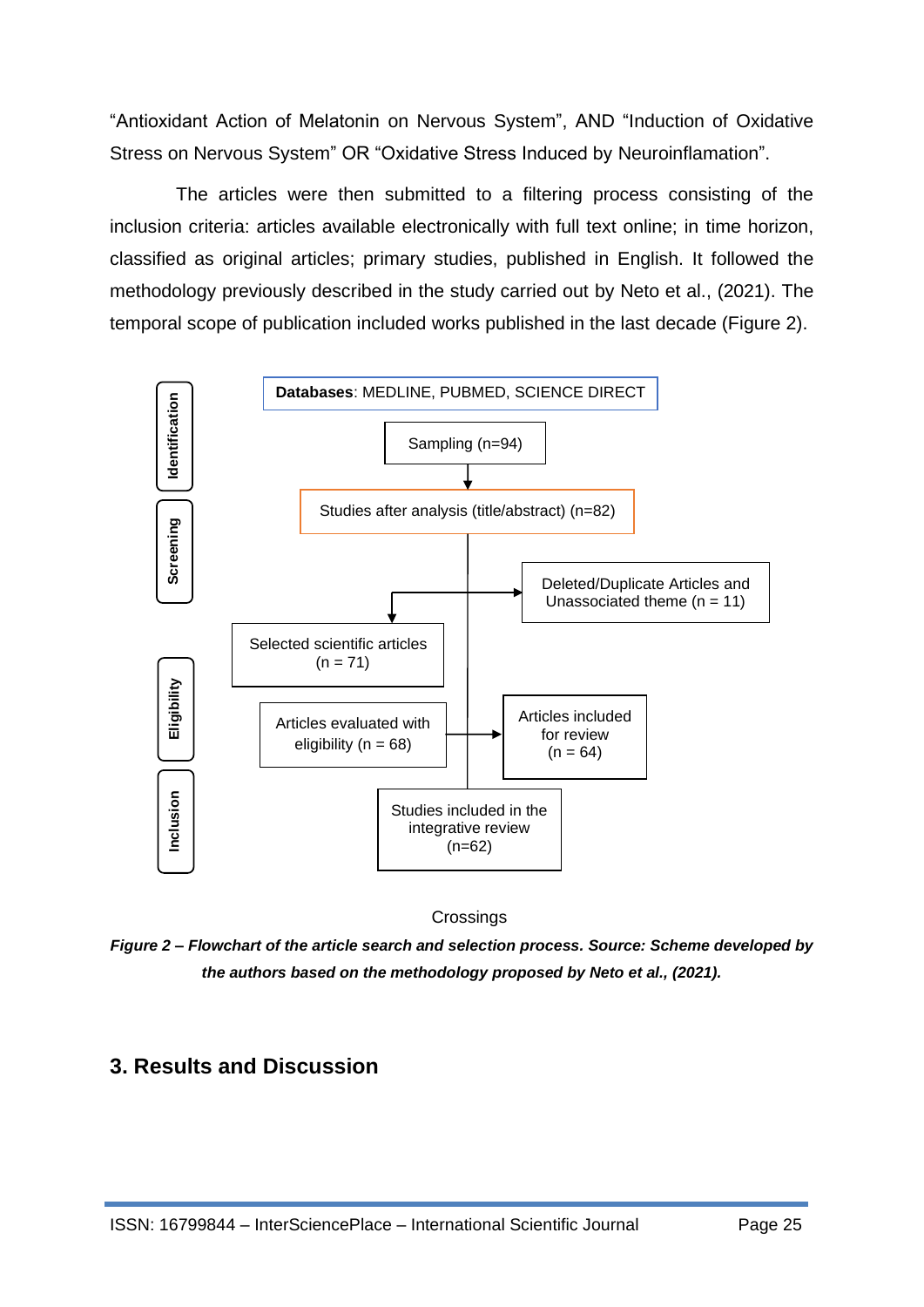The articles showed the protective effects of MLT in different regions of the nervous system of mammalian animals used as models in clinical and laboratory studies, specifying some of the mechanisms by which this neuro-hormone protects the nervous system against neuronal disorders and oxidative damage caused by a variety of internal and external factors, such as: sleep deprivation, hypoxia, ischemia, among others. Most of the analyzed studies pointed that the neuroprotective effects of MLT were directly or indirectly efficient on reducing the reactive species generated during the oxidative stress that cause damage to the nervous cells, as well as to the neurogenesis process. Part of these neuroprotective effects is attributed to the antioxidant and inflammatory properties of MLT, besides the formation of its secondary metabolites produced by the degradation of the neuro-hormone into  $N<sup>1</sup>$ acetyl-N²-formyl-5-methoxykynuramine (AFMK) and N-acetyl-5-methoxykynunamine (AMK), whose activities increase the action of enzymes antioxidants, as well as inhibiting the activity of pro-inflammatory mediators.

Indeed, pharmacological and toxicological studies of clinical interest have demonstrated such properties of MLT in several organs and body systems through the free radicals scavenging, including hydroxyl (OH- ), peroxyl (ROO- ), and superoxide  $(O<sup>2</sup>)$  radicals (ZHANG et al., 2017). Because of its ability to sequester both Reactive Oxygen Species (ROS) and Reactive Nitrogen Species (RNS), MLT is able to reduce oxidative stress by eliminating excess hypochlorous acid, nitric oxide, peroxynitrite anion and hydrogen peroxide formed in this process. By definition, oxidative stress is a condition in which occurs an imbalance between the reactive generated species and the body's production of endogenous antioxidant substances, leading to changes in cells functions, and finally to the cells death (SILVA et al., 2004; DA SILVA; 2018).

However, it is important to take into account that reactive species can play some roles for the maintenance of the normal cell functions when at cytostatic levels (VIANA et al., 2020). Thereby, it contributes to the viability of basic cellular processes, such as, cell differentiation and proliferation (RAY; [HUANG;](https://www.sciencedirect.com/science/article/abs/pii/S0898656812000137#!) [TSUJI,](https://www.sciencedirect.com/science/article/abs/pii/S0898656812000137#!) 2012; BALDISSERA et al., 2019). On the other hand, at cytotoxic levels there is an increase production of ROS and RNS, and it triggers oxidative stress, which leads to cell damages (MITTLER, 2017). Important factors may contribute to the increase of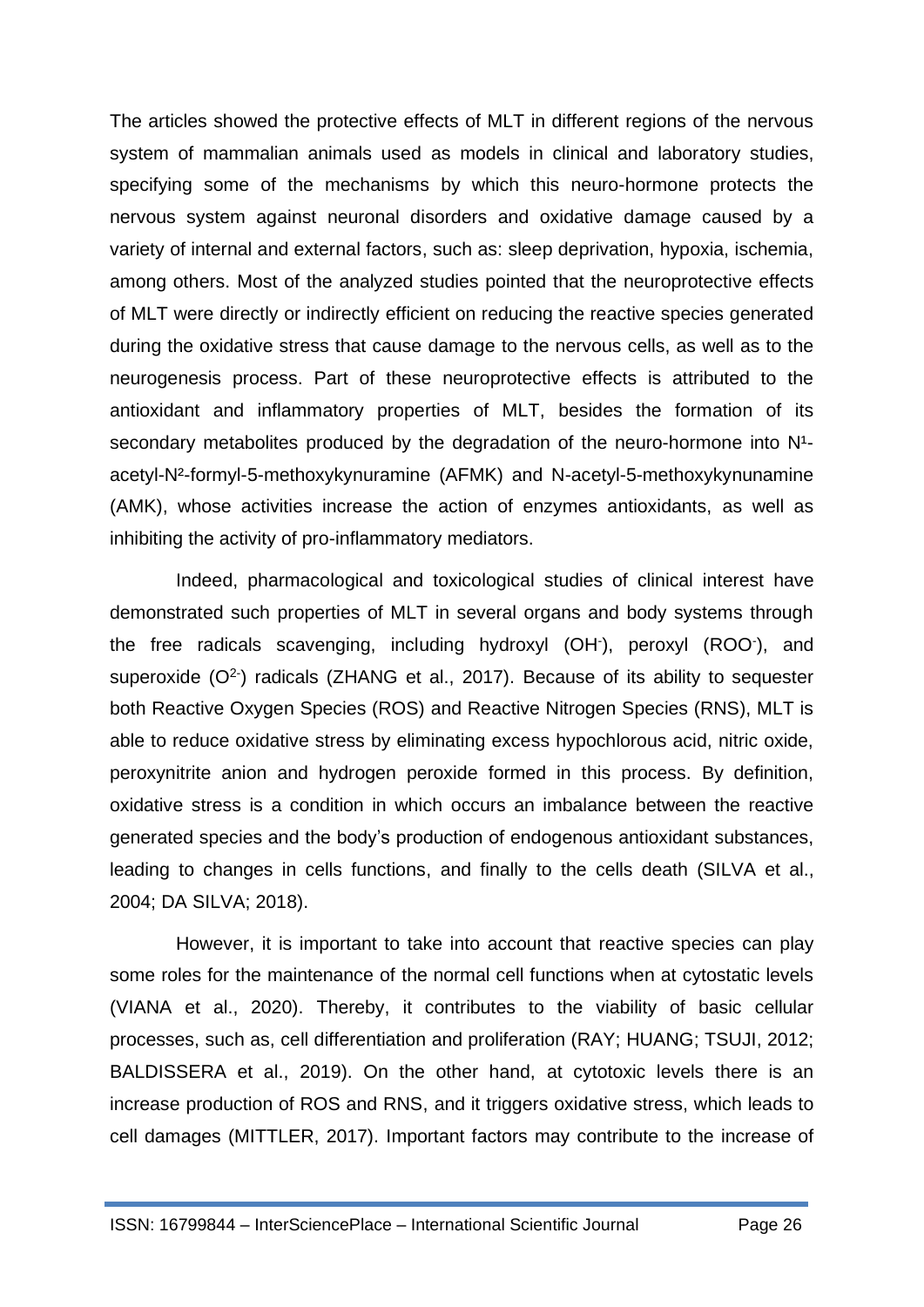the production of reactive species, among them stand out herbicides, foods with high levels of fat and sugar, and different medications, as well as inflammatory neurogenesis impairments promoted by sleep deprivation (SD), lipopolysaccharide (LPS), hypoxia hypobaric (HH), ischemia reperfusion, and also neurodegenerative diseases (FENG et al., 2012; HARDELAND et al., 2012; SONG et al., 2014; ARIOZ et al., 2019; LEUNG et al., 2020; WANG; GAO, 2021).

#### **3.1. MLT and Sleep Deprivation (SD)**

It has been suggested that SD leads to oxidative stress as a result of changes in the membrane functions, protein damage, and it also reduce the intracellular antioxidant defenses in different areas of the brain (GUZMAN-MARIN et al., 2005). Hence, SD can suppress neurogenesis in different nervous system regions and it can also cause adverse effects on neurological behavioral outcomes (HAIRSTON et al., 2015). Laboratory evidence has shown that systemic or central administration of MLT effectively prevents neuronal damage in animals with SD by promoting the minimization of oxidative stress and by rescuing the neurogenesis deficits as well (CHANG; WU; LUAN, 2019; LEUNG et al., 2020).

In this context, Zhang et al., (2017) investigated the effect of exogenous MLT against the SD-induced oxidative stress in rats. The observational results showed that SD induced an anxiety-like behavior, whereas the treatment with MLT prevented these changes. Accurate analysis of malondialdehyde (MDA) levels and superoxide dismutase (SDO) enzymatic activity revealed a decrease in oxidative stress after the treatment with MLT, thereby giving indications of its antioxidant action in the nervous system of animals treated with this neuro-hormone (Table 1).

In another relevant study, Huang et al., (2014) investigated whether MLT supplementation prevents neuropathic symptoms and the increase of the microglial activation in the cuneal nucleus in a Model Rat Chronic Nerve Injury (MRCNI) during the SD period. Histological analyzes from the brain tissue revealed that MLT administration during SD significantly attenuated the microglial activation and the development of neuropathic pain, as well as the decrease of pro-inflammatory cytokines concentration responsible for leading to cascades of inflammatory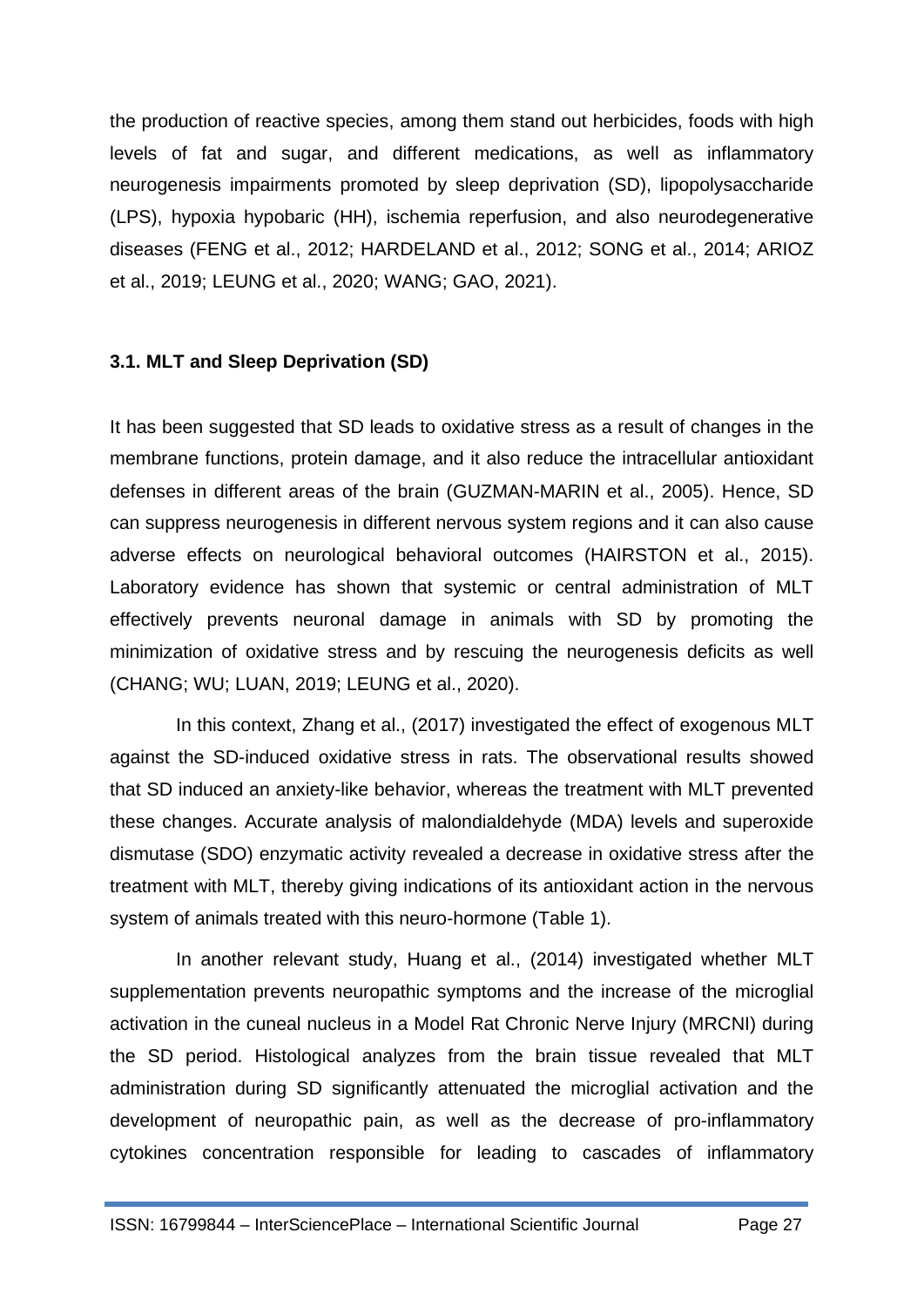processes (Table 1). Additionally, Hinojosa-Godinez et al., (2019) analyzed the effects of MLT in cell proliferation in dentate gyrus of the hippocampal region of mice in long-term SD. MLT was able to restore the SD-induced reduction in the number of Neural Stem Cells (NSCs) by increasing the levels of methyl-CpG-binding protein 2 (MECP2) and by decreasing the levels of Sirtuin 1 (SIRT1) (Table 1).

| <b>Oxidative stress</b>   | <b>Nervous System</b>               | <b>MLT</b> actions                                                         | <b>Citations</b>                   |
|---------------------------|-------------------------------------|----------------------------------------------------------------------------|------------------------------------|
| <b>induction</b>          | <b>Regions</b>                      |                                                                            |                                    |
|                           | <b>Central Nervous</b><br>System    | Prevention against the<br>progressive neuronal<br>damage                   | Chang, Wu and Luan<br>(2019)       |
|                           |                                     | Decreased levels of pro-<br>oxidant enzymes                                | Zhang et al., (2017)               |
|                           | <b>Brain and Cuneate</b>            | Attenuation of microglia<br>activation and decrease in<br>neuropathic pain | Huang et al., (2014)               |
| Sleep Deprivation<br>(SD) | <b>Nucleus</b>                      | Decreased levels of pro-<br>inflammatory cytokine                          | Guzman-Marin et al.,<br>(2005)     |
|                           |                                     | Restoring the reduced<br>number of NSCs                                    |                                    |
|                           |                                     | Increased levels of methyl-<br>CpG-binding protein 2                       | Hinojosa-Godinez et<br>al., (2019) |
|                           | Dentate Gyrus of<br>the Hippocampus | Decreased levels of Sirtuin<br>$1$ (SIRT1)                                 |                                    |
|                           |                                     | Protection against<br>suppression of NSC                                   | Sompol et al., (2011)              |

#### *Table 1 - Main findings regarding the protective effects of MLT in SD.*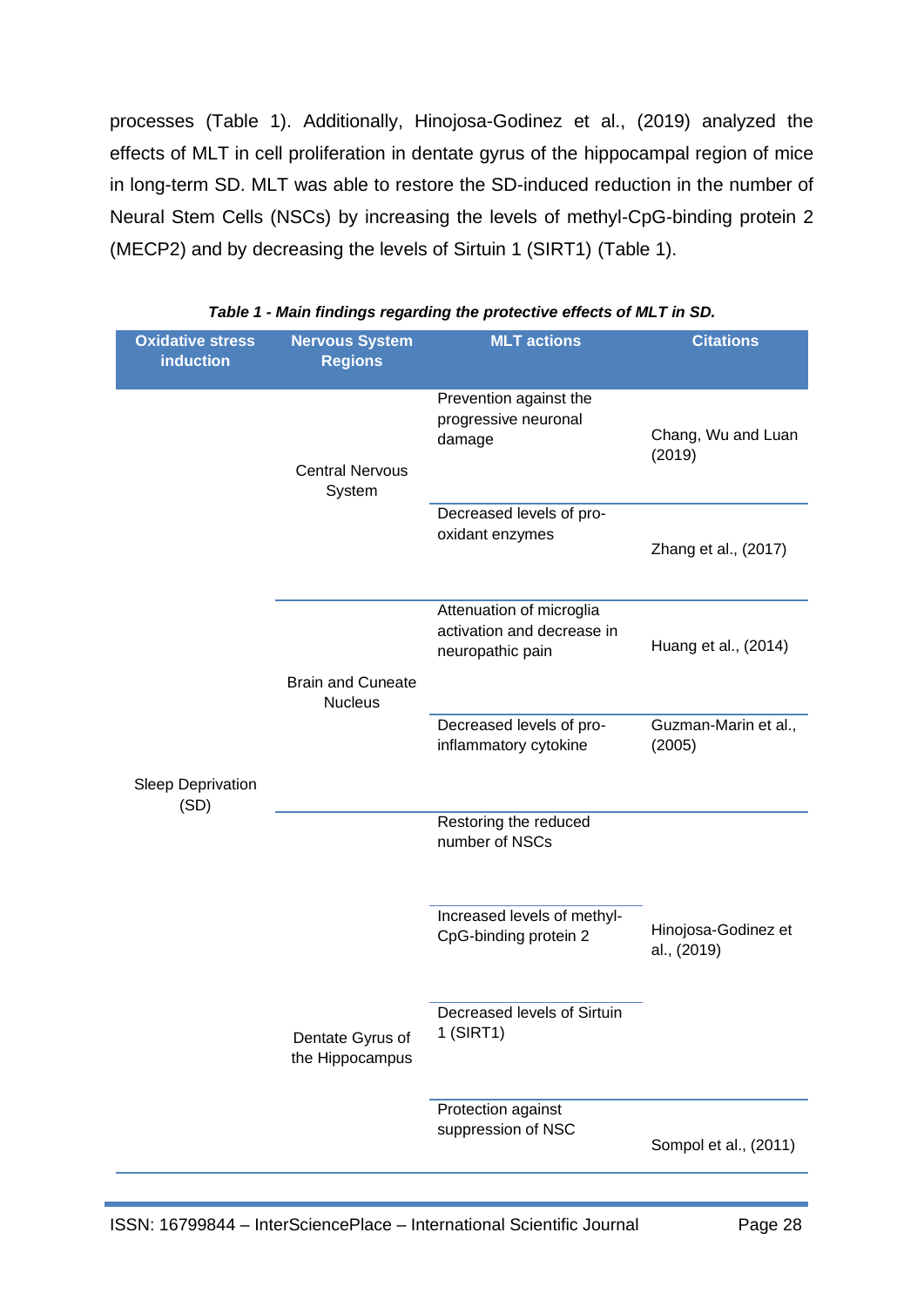proliferation

Prevention of reducing cell proliferation and cognitive deficits **Iggena** et al., (2017)

#### **3.2. MLT and Hypobaric Hypoxia (HH)**

Hypobaric Hypoxia (HH) is a condition in which the partial pressure of oxygen in tissues/cells is reduced, consequently causing physiological and psychological dysfunctions, especially in the nervous system (MILLET; FAISS; PIALOUX, 2012; VORNICESCU et al., 2013). MLT has also been reported to protect the nervous system against HH. In this perspective, Huang et al. (2015) verified whether the MLT treatment might positively affect the expression of the nitric oxide system and protein nitration by providing neuroprotection against oxidative stress induced by HH in the hippocampal region of rats. The results obtained from the immunological and histochemical analyzes suggested that the administration of exogenous MLT prevented the symptoms produced by the hypobaric hypoxia by decreasing the microglial activation and the production of pro-inflammatory cytokines in the ischemic hippocampus (Table 2).

Similar results were observed in the study conducted by Wang et al. (2013), in which MLT attenuated neurobehavioral deficits (locomotor functions, and hyperactivity) by improving learning and memory performance. Besides, to reduce microglial activation, TNFα, interleukin-1β, and nitric oxide levels. MLT also increase the neuronal precursor cells after hypoxia; hence, it decreases cell death in the hippocampus of the rats (Table 2). Of note, when mouse cortical Neural Stem Cells (NSCs) were treated with MLT before being subjected to hypoxia incubation with  $N_2$ and CO2, the proliferation and neuronal differentiation of NSCs were restored by phosphorylation of certain molecules via the MT1 receptor (FU et al., 2011) (Table 2).

#### *Table 2 - Main findings regarding the protective effects of MLT in HH.*

| <b>Oxidative stress</b> | <b>Nervous System</b> | $\blacksquare$ MLT actions $\blacksquare$ | <b>Citations</b> |
|-------------------------|-----------------------|-------------------------------------------|------------------|
| induction               | <b>Regions</b>        |                                           |                  |
|                         |                       |                                           |                  |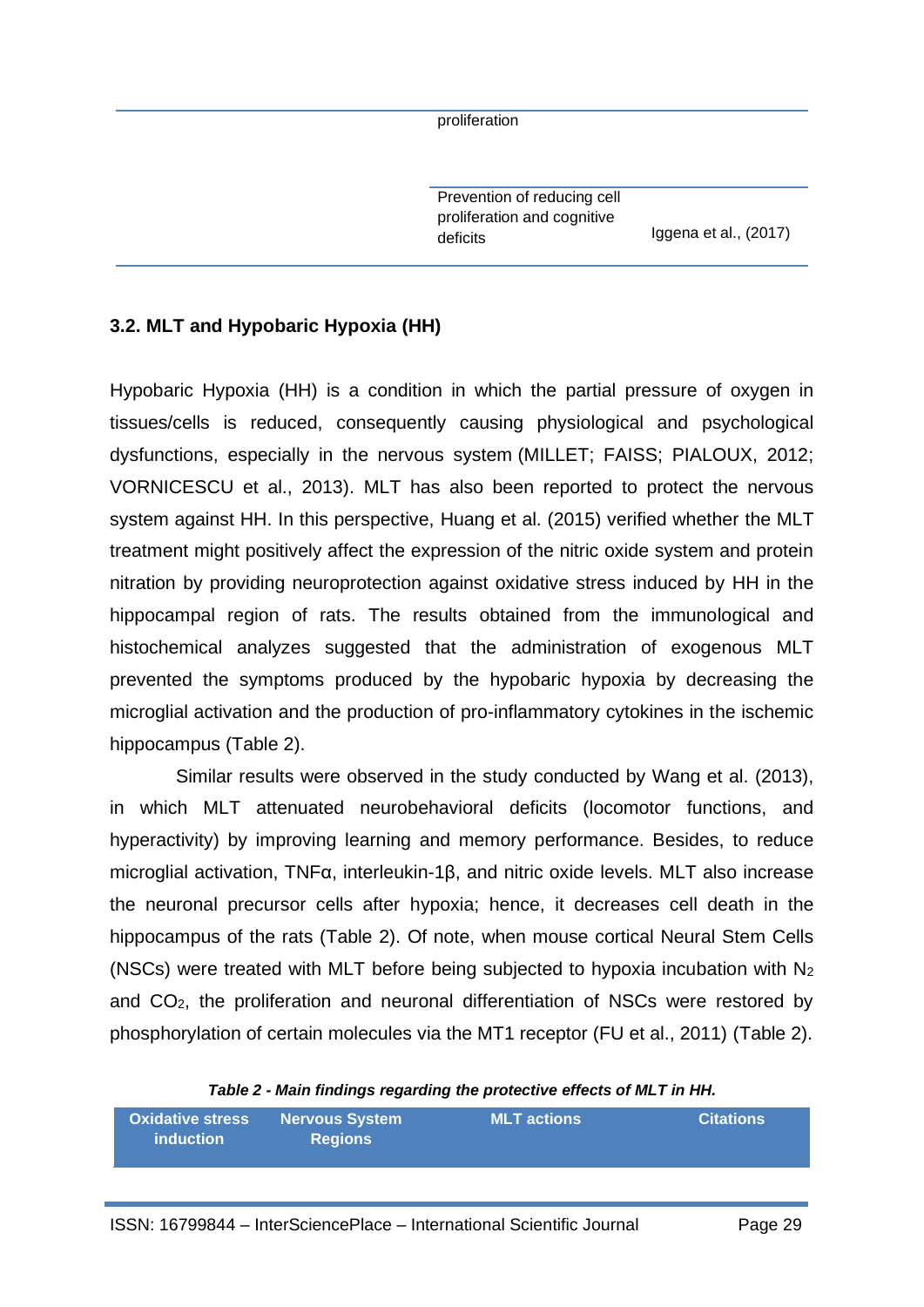|                                  |             | Reduction of ischemia in the<br>hippocampus region                                    |                     |
|----------------------------------|-------------|---------------------------------------------------------------------------------------|---------------------|
|                                  |             |                                                                                       | Huang et al. (2015) |
| <b>Hypobaric</b><br>hypoxia (HH) | Hippocampus | Decreased in microglial<br>activation and production of<br>pro-inflammatory cytokines |                     |
|                                  |             | Improvement in short and long<br>term neurobehavioral deficits                        |                     |
|                                  |             |                                                                                       | Wang et al. (2013)  |
|                                  |             | Attenuation of the hippocampal<br>impairments after hypoxia                           |                     |
|                                  |             | Increased proliferation and                                                           |                     |
|                                  |             | neuronal differentiation of<br>NSCs during hypoxia                                    | Fu et al., (2011)   |

#### **3.3. MLT and Ischemia Reperfusion Injury (IRI)**

Ischemia-Reperfusion injury (IRI) is defined as the exacerbation of cellular dysfunction and death, following restoration of blood flow to a previous ischemic tissues, which paradoxically causes further damage by threatening the function and viability of the organs (COWLED; FITRIDGE, 2011). According to the same authors, ROS has a destructive role in mediating tissue damage during IRI. Once the ischemic tissue is reperfused, an influx of molecular oxygen catalyzes xanthine oxidase to degrade hypoxanthine to uric acid, so that liberating the highly reactive superoxide anion  $(O_2)$ , which is subsequently converted to hydrogen peroxide  $(H_2O_2)$ and the hydroxyl radical (OH• ) (COWLED; FITRIDGE, 2011).

As previously mentioned, MLT is able to reduce oxidative stress by eliminating ROS excess, and as consequence it can be used to mitigate the damages in IRI. To illustrate this, Chern et al., (2012) performed an assay in which they induced the mice to a Moderated Cerebral Ischemic/ Reperfusional injury (MCI/R), and it was found that the MLT treatment could reduce the post-stroke free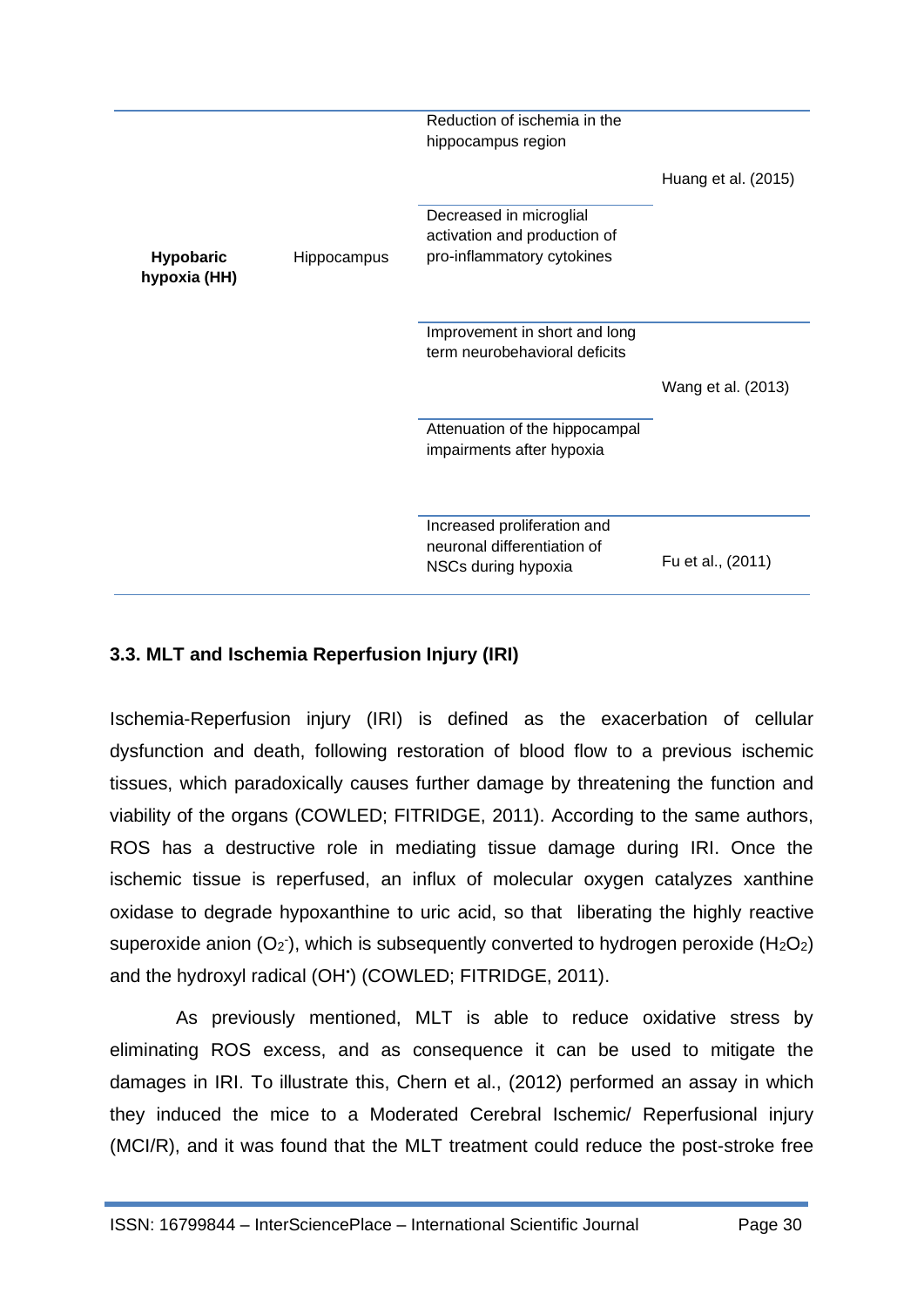radical production by increasing the number of the neuroblasts and proliferative cells in the peri-infarcted cortex area (Table 3). Similar to this, male rats were taken to a Moderated Cerebral Artery Occlusion (MCAO), which conduced to focal cerebral IRI.

Moreover, MLT (intraperitoneally injected) was able to reduce the chances of having an infarct and damages to the white matter in the subventricular zone of the brain. After the focal cerebral ischemia being held, the molecular analysis showed a down regulation of inflammatory factors, including TLR4, NF-κB, and IL-1β (ZHAO et al., 2019). MLT also protected the nerve fibers from ischemic degeneration and it decreased the edema, as well as the damage in the myelin sheaths and axons caused by the IRI in the rat sciatic nerve (SAYAN et al., 2014) (Table 3).

| <b>Oxidative stress</b><br><b>induction</b> | <b>Nervous System</b><br><b>Regions</b>         | <b>MLT</b> actions                                                                   | <b>Citations</b>     |
|---------------------------------------------|-------------------------------------------------|--------------------------------------------------------------------------------------|----------------------|
|                                             | Cortex                                          | Attenuation of blood-brain<br>barrier lesions and reduced free<br>radical production | Chern et al., (2012) |
| <b>IRI</b>                                  | Subventricular zone<br>and white matter<br>area | Attenuation of white matter<br>damage by regulating the<br>TLR4/NF-KB pathway        | Zhao et al., (2019)  |
|                                             | <b>Sciatic Nerve</b>                            | Increase Super Oxide<br>Dismutase levels (SOD)                                       | Sayan et al., (2014) |

*Table 3 - Main findings regarding the protective effects of MLT in IRI.*

#### **3.4. MLT and Lipopolysaccharide (LPS)**

Experimental studies conducted in laboratories have demonstrated the neuroprotective effect of MLT against neuroinflammation induced by LPS, a condition that can also trigger oxidative stress in the nervous system. Due to its ability to inhibit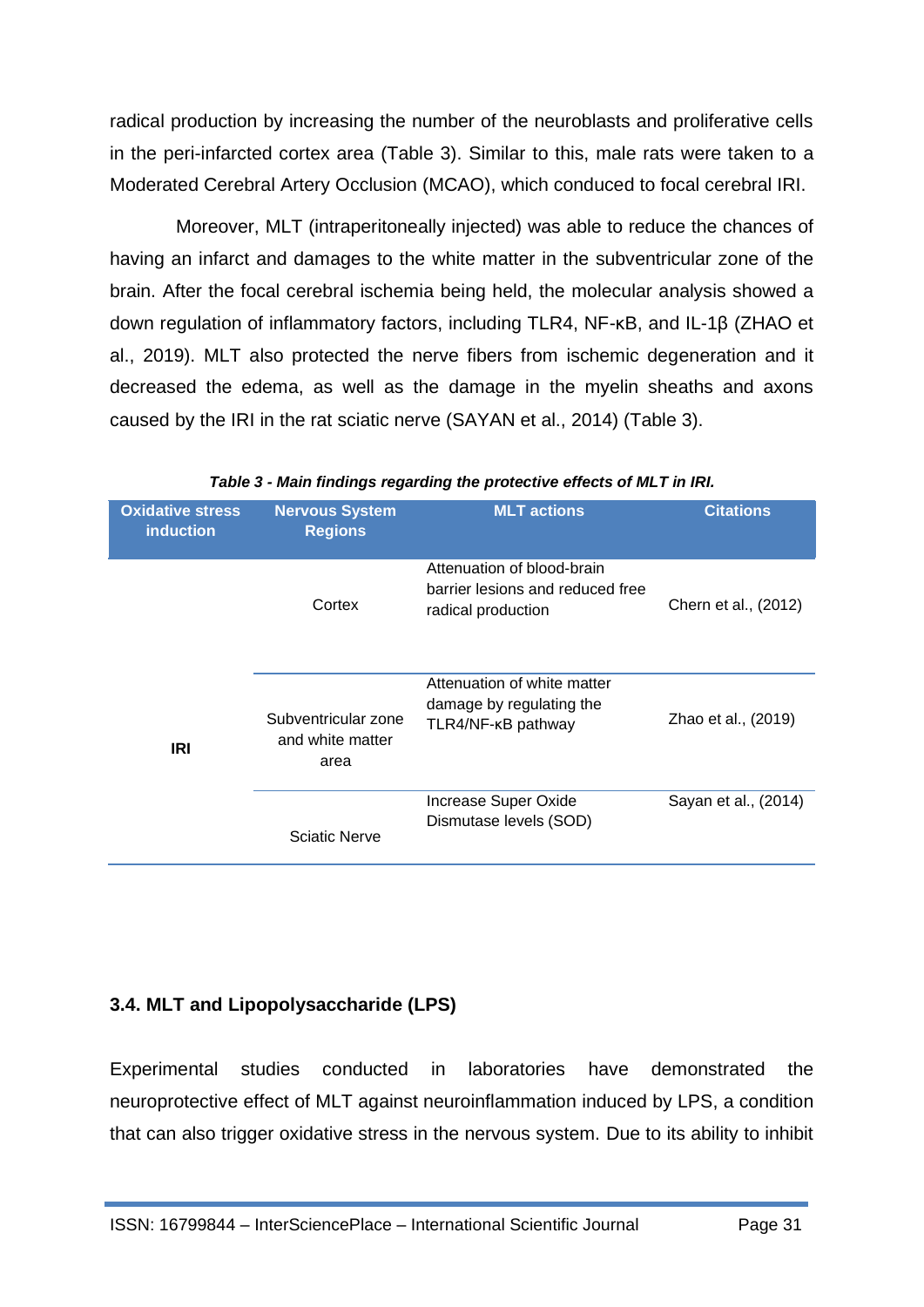some important inflammatory pathways, such as, cyclooxygenase 2 (COX 2), MLT is able to regulate either the increased production of prostaglandins or pro-inflammatory enzymes in damaged tissues (Table 4) (MAYO et al., 2015; CARRASCAL et al., 2018; WANG; GAO, 2021).

For instance, Song et al. (2014) determined the effect of MLT on Neural Stem Cells (NSCs) against lipopolysaccharide (LPS)-induced neuroinflammation in the nervous system of rats. The authors suggested that MLT inhibited the production of nitric oxide (NO) and protected the NSCs against oxidative stress caused by neuroinflammation by reducing the levels of pro-inflammatory cytokines, which trigger specific phosphorylation cascades that, ultimately, lead to the inflammatory process (Table 4). In comparison, Arioz et al., (2019) assessed the effects of MLT on behavioral changes and inflammatory cytokine expression in the hippocampus of mice in LPS-induced depressive-like behavior (DLB). The results showed that MLT prevented NLRP3 inflammasome activation induced by the LPS in murine microglia *in vitro*, which was evidenced by the inhibition of NLRP3 expression, caspase-1 cleavage, as well as the interleukin-1β (IL-1β) secretion (Table 4).

| <b>Oxidative stress</b><br><b>induction</b> | <b>Nervous System</b><br><b>Regions</b>                  | <b>MLT</b> actions                                                                           | <b>Citations</b>                                       |
|---------------------------------------------|----------------------------------------------------------|----------------------------------------------------------------------------------------------|--------------------------------------------------------|
|                                             |                                                          | Reduced IL-18-induced inhibition of<br>proliferation, neurosphere<br>formation, and neuronal |                                                        |
|                                             |                                                          | differentiation                                                                              | Li et al., (2017)                                      |
|                                             |                                                          | <b>Ameliorates Neural Stem Cells</b><br>(NSCs) progression and neuronal<br>differentiation   | Wang et al.,<br>(2017)<br>Ghareghani et al.,<br>(2017) |
| Lipopoly-<br>saccharide (LPS)               | Dentate Gyrus<br>and Hilar Zone of<br><b>Hippocampus</b> | Decreased levels of inflammatory<br>cytokine expression in<br>hippocampus                    | Song et al., (2014)<br>Wang, Gao (2021)                |
|                                             |                                                          | Increased oligodendrocyte                                                                    | Alluri et al., (2016)                                  |

*Table 4 – Protective effects of MLT in LPS-induced neuroinflammation and in DLB.*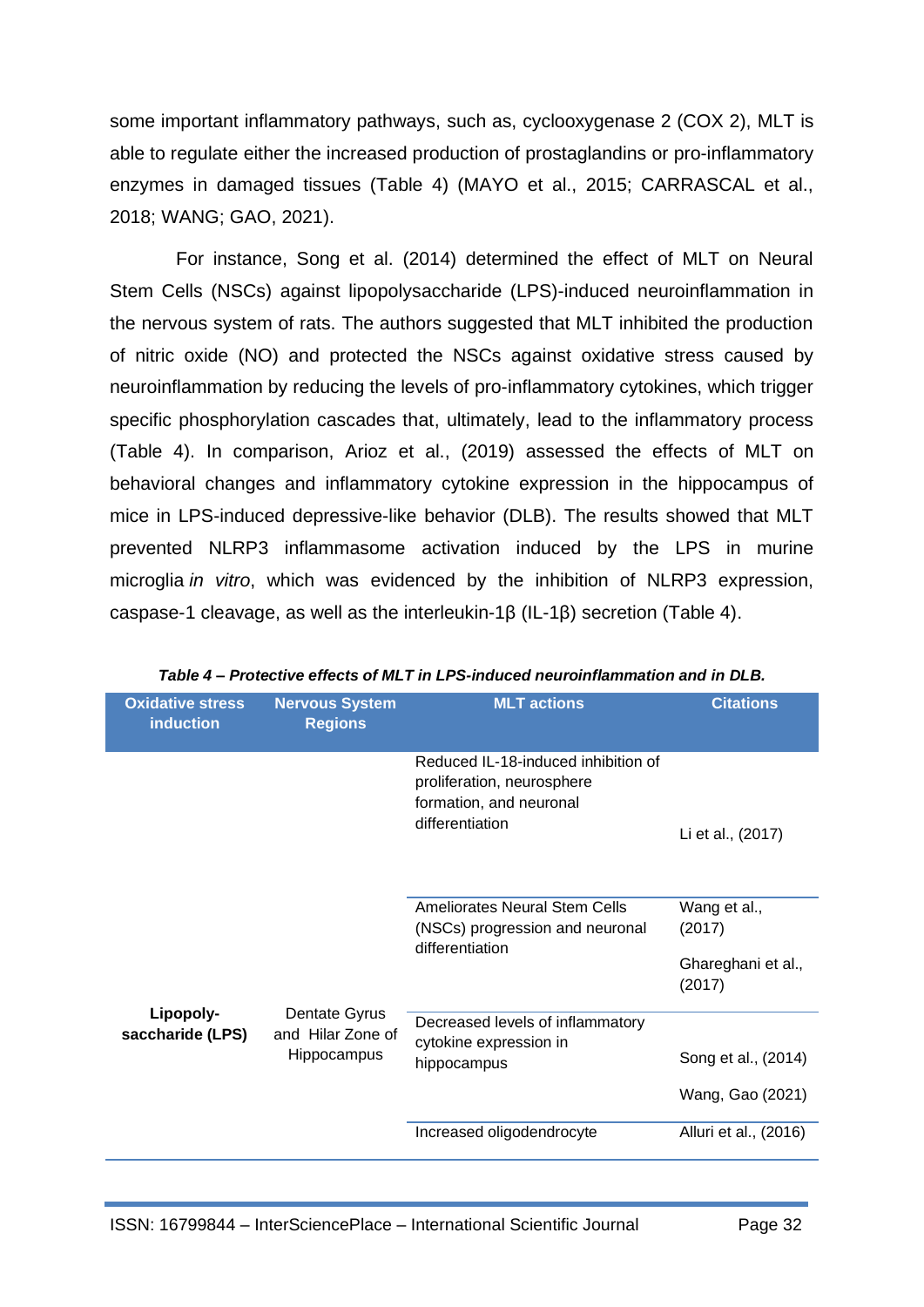differentiation in cultured NSCs Ghareghani et al.,

(2017)

Prevents NLRP3 inflammasome activation induced by the LPS

Arioz et al., (2019)

#### **3.5. MLT and Neurogenesis Impairments**

Neurogenesis impairments can be caused by depression, pinealectomy, aging, environmental factors and neurodegenerative diseases (YOO et al., 2012; HOEHN et al., 2016; CHEN; ZHANG; LEE, 2020; LEUNG et al., 2020). It has been stated that MLT provides a decline in the neurogenesis deficits through the formation and maturation of dendrites in neurons and in preexisting interneurons from specific regions of the nervous system (FIGUEIRO-SILVA et al., 2018). For instance, it was shown that MLT promotes a differentiation of new nervous cells in the hilar zone of the hippocampal region of mice and rats (ALONSO et al., 2015). In dentate gyrus of the hippocampal region, MLT could increase the number of neuronal precursor cells, as well as to modulate both dendrite maturation and complexity of new-born neurons in mice (RAMÍREZ-RODRÍGUEZ et al., 2020) (Table 5).

Furthermore, Morley-Fletcher et al., (2011) observed through the survival of the proliferative cells and the increase of the neurogenesis in dentate gyrus that MLT could reduce depression and anxiety-like behavior in female rats taken to prenatal restraint stress. Similarly, Hoehn et al., (2016) observed an improvement in neurogenesis process in the hippocampus of mice after the treatment with MLT, whose actions could, similarly, decrease the depression and anxiety-like behavior. It was also reported by Stefanovic et al., (2016) a decrease in depression-like symptoms after MLT intraperitoneally being injected in wistar rats. The analysis of the underlying molecular mechanisms showed a decrease in vesicular monoamine transporter 2 (VMAT2) expressions and an increase in Monoamine Oxidase A (MAO-A) expression (Table 5).

Besides depression, the roles of MLT on neurogenesis were further confirmed by the loss-of-function pinealectomy experiments, in which the pineal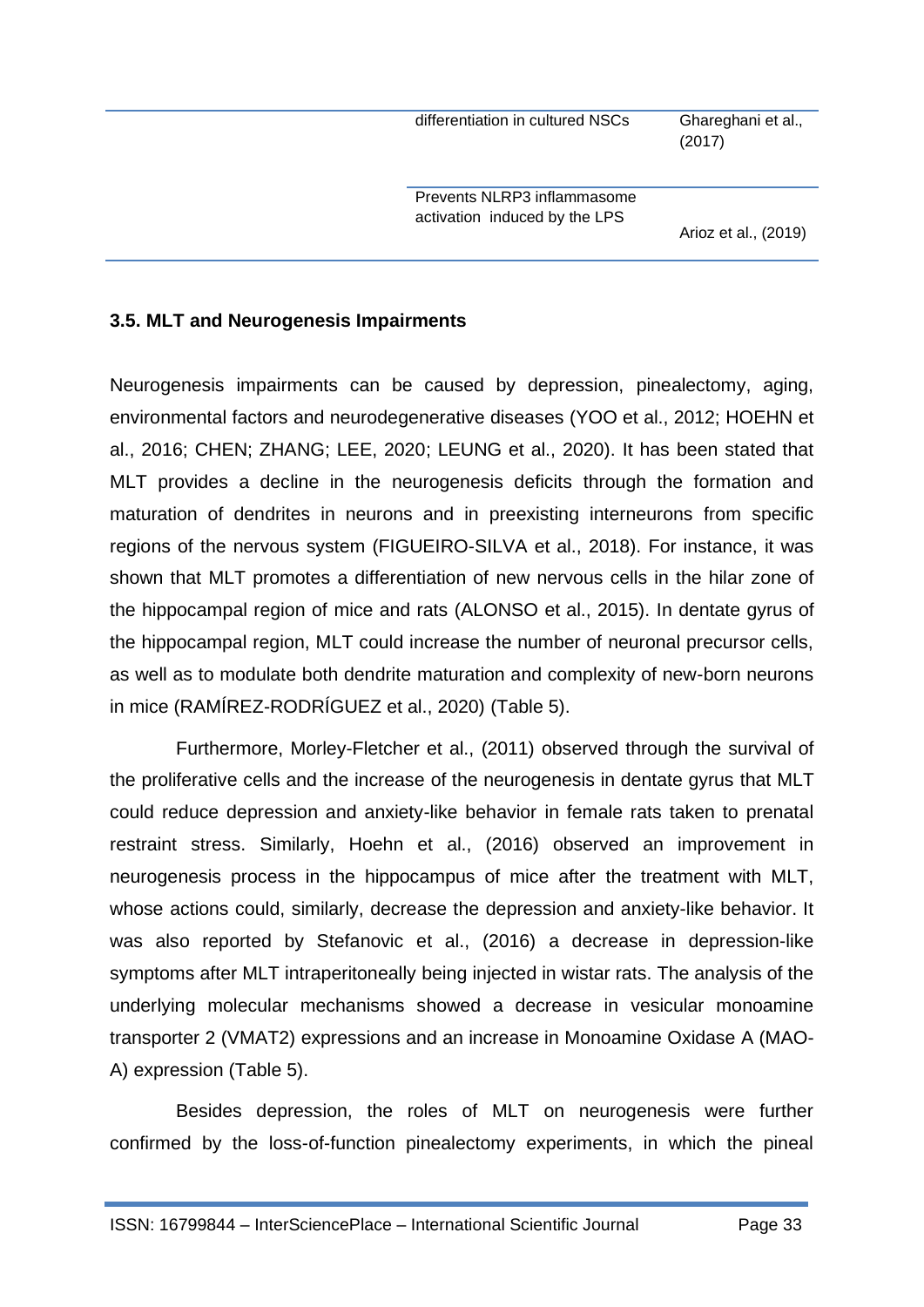gland (the primary production site of MLT) is surgically removed from the animals (LEUNG et al., 2020). In this case, the low production or the absence of MLT can negatively affect the expression of some receptors for this neuro-hormone in neurons from the cortical layer of the hippocampus CA3 region (OZACMAK; BARUT; OZACMAK, 2009, FENG et al., 2012). Indeed, after the rats being pinealectomized, the levels of MLT decreased and the neurogenesis in the hippocampus declined (RENNIE; DE BUTTE; PAPPAS, 2019). Since MLT is involved in the chronobiological functions of mammalian animals, this fact consequently results in dysregulation of the hippocampus physiology in the light/dark cycle (PANDI-PERUMAL et al. 2008; MUSSHOFF et al., 2012) (Table 5).

The neurogenesis activity of MLT is also an important factor for the survival, proliferation and differentiation of the nervous cells in neurodegenerative diseases. In this context, several studies have suggested that MLT, as well as its metabolites, can be used to treat symptoms related to these diseases (WU; SWAAB, 2015; CHEN et al. 2016; LEE et al., 2016; REHMAN et al., 2019; GUNATA; PARLAKPINAR; ACET, 2020). At the molecular level, it has been shown that the excess of reactive species generated during the process of oxidative stress leads to neuronal death in the substantia nigra and the dentate gyrus of the hippocampal region, characteristic disorders of Parkinson's Disease (PD) and Alzheimer's Disease (AD), respectively (MANOHARAN et al., 2016; MONTEIRO et al., 2017).

Since the condition of oxidative stress is an important contributing factor for the development of these diseases, MLT can be used as a promising substance in alleviating symptoms resulted from the loss of nervous structure and function in these regions of the nervous system by acting directly and indirectly as a suppressor of free radicals (ROSSOR et al., 2010; CHEN.; GUO; KONG, 2012; ALONSO et al., 2015; UYANIKGIL, et al. 2017; CHEN; ZHANG; LEE, 2020) (Table 5).

| <b>Oxidative stress</b><br><i>induction</i> | <b>Nervous System</b><br><b>Regions</b> | <b>MLT</b> actions                                                     | <b>Citations</b>                           |
|---------------------------------------------|-----------------------------------------|------------------------------------------------------------------------|--------------------------------------------|
|                                             |                                         | Repairment from the loss of<br>dendrites in the hippocampal<br>neurons | Dominguez-Alonso,<br>Ramirez-Rodriguez and |
|                                             |                                         |                                                                        |                                            |

#### *Table 5 – Protective effects of MLT in Neurogenesis Impairments.*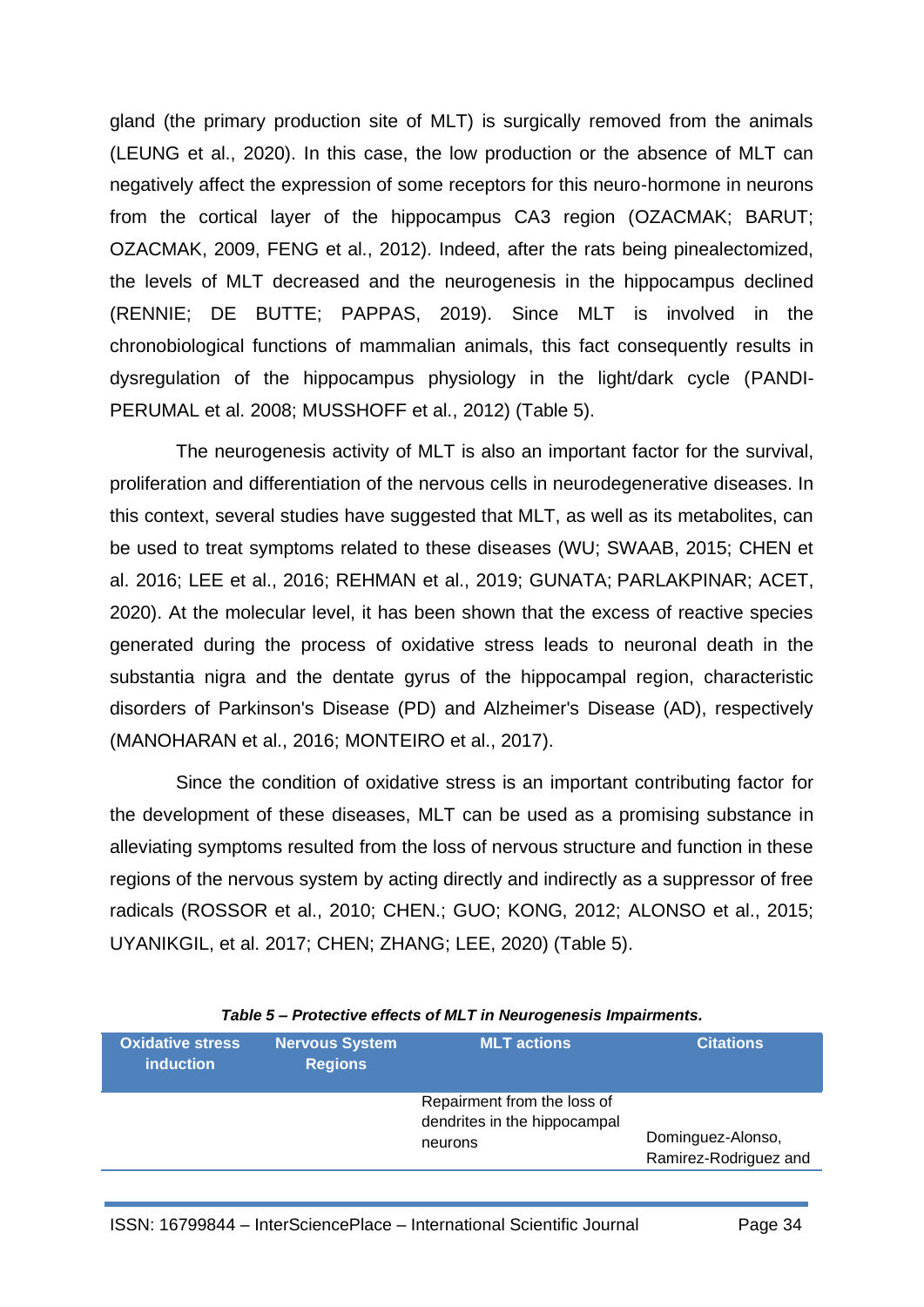|                                                          |                                                                 |                                                                                                 | Benitez-King (2012)                                       |
|----------------------------------------------------------|-----------------------------------------------------------------|-------------------------------------------------------------------------------------------------|-----------------------------------------------------------|
|                                                          |                                                                 | Indirect formation and<br>maturation of new dendrites                                           | Figueiro-Silva et al.,<br>(2018)                          |
| Depression and<br><b>Anxiety-Like</b><br><b>Behavior</b> | Hilar Zone and<br>Dentate Gyrus of<br>the Hippocampal<br>Region | Modulation of the cell survival<br>of new neurons                                               | Ramirez-Rodriguez et<br>al., (2020)                       |
|                                                          |                                                                 | Modulation of the<br>mitochondrial DNA copy<br>number and oxidative<br>phosphorylation proteins | Sarlak et al., (2013)<br>Alonso et al., (2015)            |
|                                                          |                                                                 | Survival of the proliferative<br>cells and increased<br>neurogenesis                            | Morley-Fletcher et al.,<br>(2011)<br>Hoehn et al., (2016) |
| <b>Pinealectomy</b>                                      | Cortical Layer of<br>the CA3 Region of<br>the Hippocampus       | Improvement in light/dark<br>cycle dysregulation                                                | Musshoff et al., (2012)                                   |
|                                                          |                                                                 | Increased of gene expression<br>in order to produce MLT<br>receptors                            | Feng et al., (2012)                                       |
|                                                          |                                                                 |                                                                                                 | Alonso et al., (2015)                                     |
|                                                          |                                                                 | Free radical suppression                                                                        | Chen, Zhang and Lee<br>(2020)                             |
| Neurodegenerative<br>diseases                            | Substantia Nigra,<br>Dentate Gyrus and<br>Hilar Zone of         | Attenuation of symptoms<br>related to neurodegenerative<br>diseases                             | Rossor et al., (2010)<br>Alonso et al., (2015)            |
|                                                          | Hippocampus                                                     | Indirect induction of new<br>neuron formation                                                   | Rehman et al., (2019)                                     |
|                                                          |                                                                 | Reduced loss of nerve<br>structure and function                                                 | Asghari et al., (2016)                                    |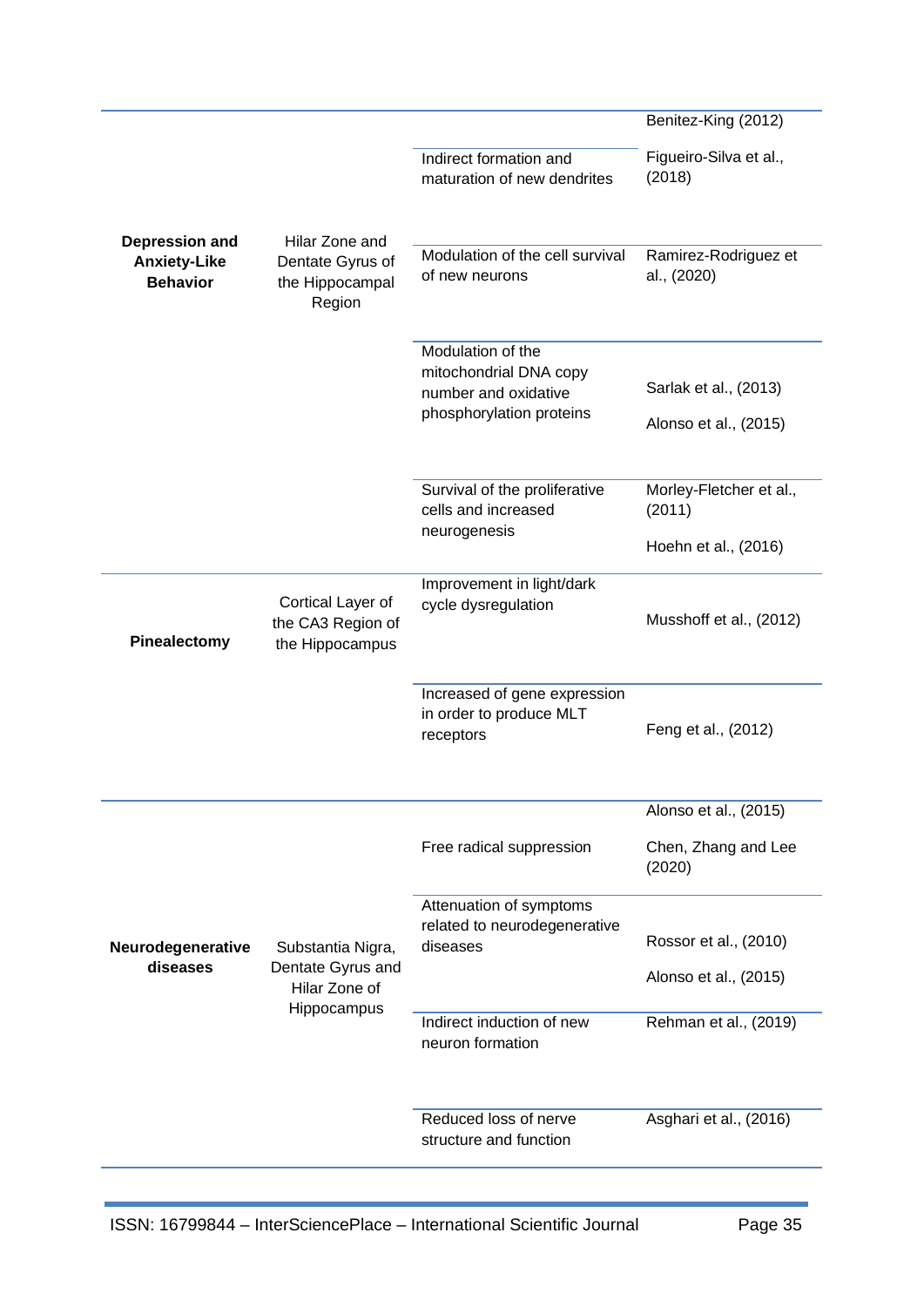Improved dopaminergic neuronal differentiation of human amniotic fluid mesenchymal stem cells

Wu and Swaab (2015)

Gunata, Parlakpinar and Acet (2020)

### **4. Conclusions**

From the theoretical basis analyzed in this study, it is possible to sum up that melatonin (MLT) has important protective effects on different regions of the nervous system because of its potential antioxidant and anti-inflammatory actions already proven in laboratorial and clinical researches conducted in last decades. As reaffirmed in this work, MLT is capable of scavenging free radicals (both reactive oxygen and nitrogen species at cytotoxic levels), which contributes to ameliorate the oxidative stress condition generated in the NS disorders.

In this case, exposure to herbicides, excessive consumption of processed foods and inflammatory pathologies, as well as the use of different medications, such as immunodepressive drugs, are the most relevant causes involved in the imbalance of generated reactive species and in the body's endogenous antioxidant defense system impairments, which might lead to NS disorders development.

The information highlighted in this review promotes relevance by synthesizing the promising potential use of MLT in the treatment of human neurological disturbances, including neurodegenerative diseases. It is expected that further clinical and laboratory studies, especially conducted in human beings, can fully enable the use of this neuro-hormone by clarifying in detail the mechanisms by which it acts to protect the human nervous system.

Acknowledgments: The corresponding author of this paper appreciates the availability of the collaborator for reviewing English normative grammar.

**Conflicts of interest:** The authors declare that they have no conflict of interest.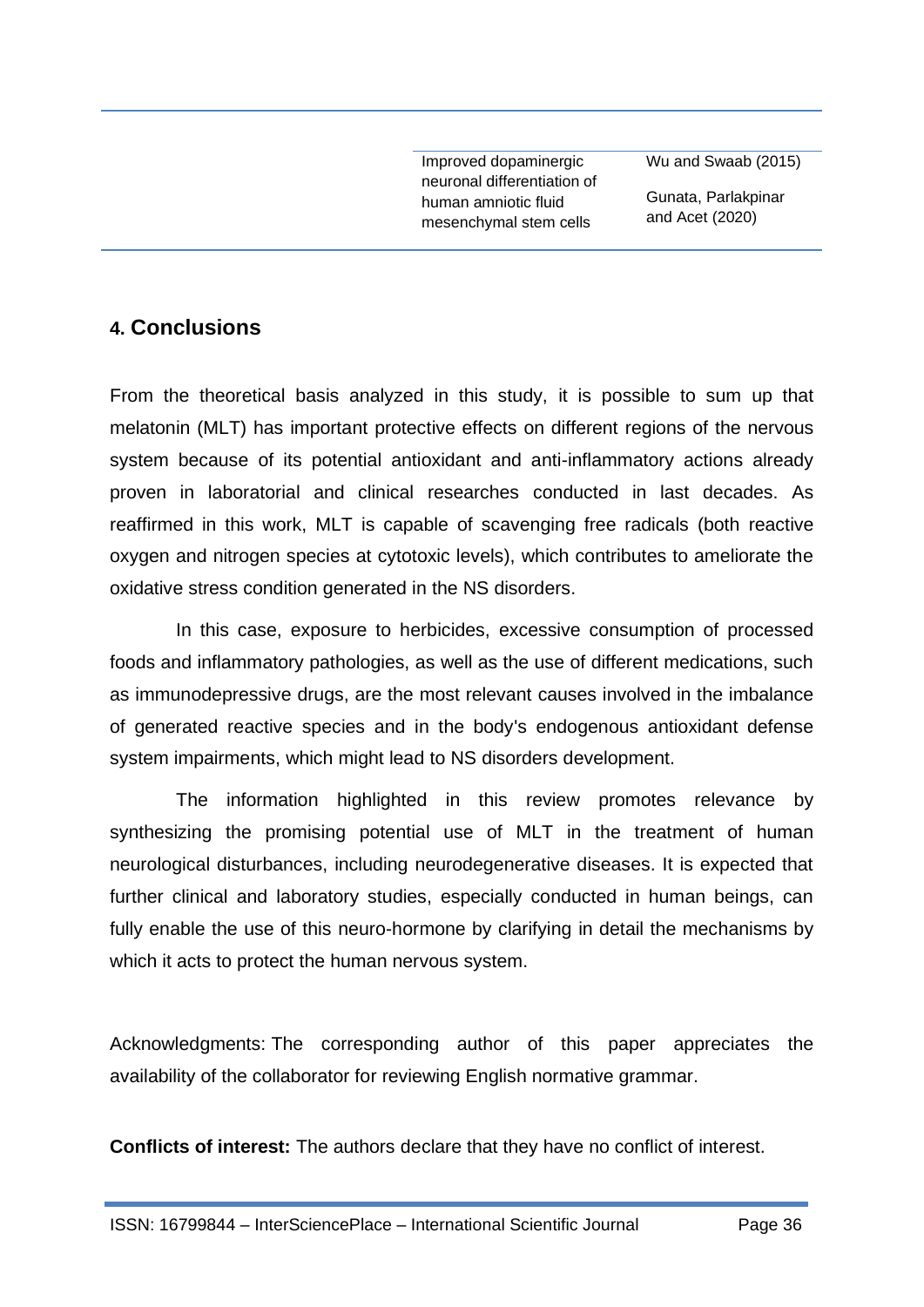#### **REFERENCES**

- ALONSO, A. D. et al. Melatonin stimulates dendrite formation and complexity in the Hilar Zone of the rat Hippocampus: Participation of the Ca<sup>2</sup>+/Calmodulin complex. **International Journal of Molecular Sciences**, 16: 1907-1927, 2015.
- ARIOZ, B. I. et al. Melatonin attenuates LPS-Induced Acute Depressive-Like Behaviors and microglial NLRP3 inflammasome activation through the SIRT1/Nrf2 pathway. **Frontiers in Immunology**, v. 10, e1511, 2019.
- ASGHARI, M. H. et al. A review of the protective role of melatonin during phosphineinduced cardiotoxicity: focus on mitochondrial dysfunction, oxidative stress and apoptosis. **Journal of Pharmacy and Pharmacology**, v. 6, p. 01-08, 2016.
- ASGHARI, A. et al. Effects of melatonin and metformin co-administration on testicular ischemia/reperfusion injury in rats. **Journal of Pediatric Urology**, v. 12, p. 410- 417, 2016.
- BALDISSERA, M. D. et al. A caffeine-supplemented diet modulates oxidative stress markers and prevents oxidative damage in the livers of Nile tilapia (*Oreochromis niloticus*) exposed to hypoxia. **Fish Physiology and Biochemistry**, v. 45, p. 1041-1049, 2019.
- BALI, I. et al. The effects of melatonin on liver functions in arsenic-induced liver damage. **Ulus Cerrahi Derg**, v. 32, p. 233-237, 2016.
- BLASK, D. E.; SAUER, L. A.; DAUCHY, R. T. Melatonin as a chronobiotic / anticancer agente: cellular, biochemical and molecular mechanisms of action and their implications for circadian-based cancer therapy. **Current Topics in Medinal Chemistry**, v. 2, p. 113-132, 2012.
- [CARRASCAL,](https://pubmed.ncbi.nlm.nih.gov/?term=Carrascal+L&cauthor_id=29701146) L. et al. Role of Melatonin in the inflammatory process and its therapeutic potential. **Current Pharmaceutical Design**, v. 24, n. 14, p. 1563- 1588, 2018.
- CHEN, D.; ZHANG, T.; LEE, T. H. Cellular mechanisms of Melatonin: insight from Neurodegenerative Diseases. **Biomolecules**, v. 10, n. 8, e1158, 2020.
- CHEN, X.; GUO, C.; KONG, J. Oxidative stress in neurodegenerative diseases. **Neural Regeneration Research**, v. 7, n. 5, p. 376–385, 2012.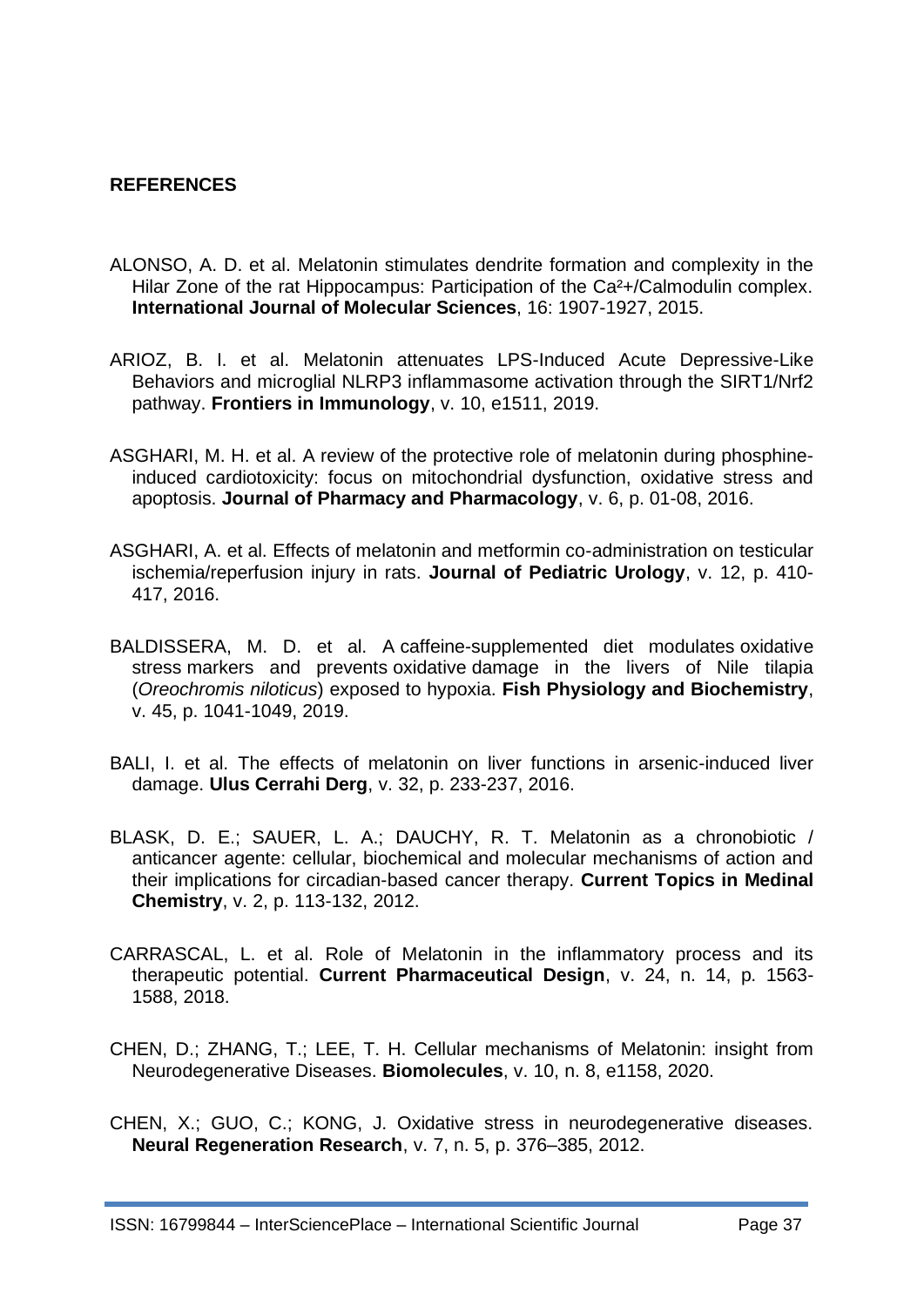- CHEN, Y. et al. Melatonin induces anti-inflammatory effects to play a protective role via endoplasmic reticulum stress in acute pancreatitis. **Cellular Physiology and Biochemistry**, v. 40, p. 1094-1104, 2016.
- CHERN, C. M. et al. Melatonin ameliorates neural function by promoting endogenous neurogenesis through the MT2 melatonin receptor in ischemic-stroke mice. **Free Radical Biology and Medicine**, v. 52, p. 1634–1647, 2012.
- CLAUSTRAT, B.. BRUN, J.; CHAZOT, G. The basic physiology and pathophysiology of Melatonin. **Sleep Medicine Reviews,** v. 9, p. 11-24, 2015.
- COOMANS, C. P.; RAMKISOENSING, A.; MEIJER, J. H. The suprachiasmatic nuclei as a seasonal clock. **Frontiers in Neuroendocrinology**, v. 37, p. 29-42, 2015.
- COWLED, P.; FITRIDGE, R. Pathophysiology of Reperfusion Injury. *In*: FITRIDGE, R.; THOMPSON, M. Mechanisms of Vascular Disease: A Reference Book for Vascular Specialists [Internet]. Adelaide (AU): University of Adelaide Press; 2011. Available from: [https://www.ncbi.nlm.nih.gov/books/NBK534267.](https://www.ncbi.nlm.nih.gov/books/NBK534267) Accessed on August 18, 2021.
- DA SILVA, C. S. et al. Caffeine-supplemented diet modulates oxidative stress markers and improves locomotor behavior in the lobster cockroach *Nauphoeta cinerea*. **Chemical and Biological Interactions**, v. 12, p. 01-08, 2018.
- DZIEGIEL, P., OKOLOW-PODHORSHA, M. & ZABEL, M. Melatonin: Adjuvant therapy of malignant tumors. **Medical Science Monitor**, v. 14, p. 64-70, 2018.
- FENG, Z. Ligustilide alleviates brain damage and improves cognitive function in rats of chronic cerebral hypoperfusion. **Journal of Ethnopharmacology**, v. 144, p. 313-321, 2012.
- FIGUEIRO-SILVA, J. et al. The Melatonin analog IQM316 may induce adult hippocampal neurogenesis and preserve recognition memories in Mice. **Cell Transplant**, v. 27, p. 423–437, 2018.
- FU, J. et al. Melatonin promotes proliferation and differentiation of neural stem cells subjected to hypoxia *in vitro*. **Journal of Pineal Research**, v. 51, p. 104–112, 2011.
- GHAREGHANI, M. et al. Melatonin increases oligodendrocyte differentiation in cultured neural stem cells. **Cellular and Molecular Neurobiology**, v. 37, p. 1319– 1324, 2017.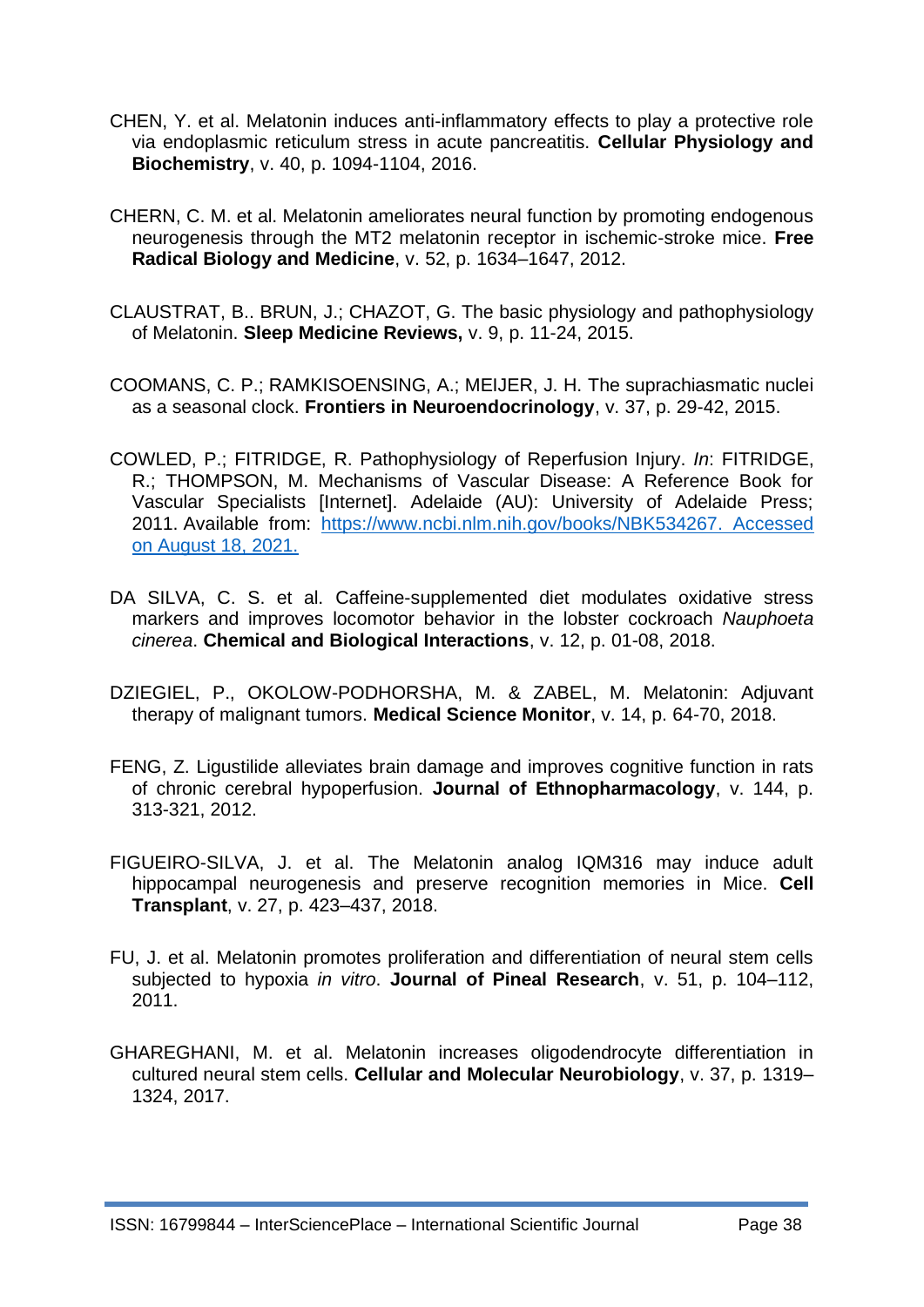- GUNATA, M.; PARLAKPINAR, H.; ACET, H. A. Melatonin: A review of its potential functions and effects on neurological diseases. **Revue Neurologique**, v. 176, n. 3, p. 148-165, 2020.
- GUZMAN-MARIN, R. et al. Sleep deprivation suppresses neurogenesis in the adult hippocampus of rats. **European Journal of Neuroscience**, v. 22, p. 2111–2116, 2005.
- HADUCH, A. et al. Melatonin supports CYP2D-mediated serotonin synthesis in the brain. **Drug Metabolism and Disposition***,* v. 44, p. 445-452, 2016.
- HAIRSTON, I.S. et al. Sleep restriction suppresses neurogenesis induced by hippocampus-dependent learning. **Journal of Neurophysiology**, v. 94, p. 4224– 4233, 2015.
- HARDELAND, R. et al. Melatonin, the circadian multioscillator system and health: the need for detailed analyses of peripheral melatonin signaling. **Journal of Pineal Research**, v. 52, p. 139-166, 2012.
- HINOJOSA-GODINEZ, A. et al. Melatonin modifies SOX2+ cell proliferation in dentate gyrus and modulates SIRT1 and MECP2 in long-term sleep deprivation. **Neural Regeneration Research**, v. 14, p. 1787–1795, 2019.
- HOEHN, R. et al. Melatonin acts as an antidepressant by inhibition of the acid sphingomyelinase/ceramide system. **Neurosignals**, v. 24, p. 48–58, 2016.
- HUANG, C. C. et al. Effects of melatonin on the nitric oxide system and protein nitration in the hypobaric hypoxic rat hippocampus. **BioMed Central Neuroscience**, v. 16, n. 61, p. 02-11, 2015.
- HUANG, C. H. et al. Sleep deprivation aggravates median nerve injury-induced neuropathic pain and enhances microglial activation by suppressing melatonin secretion. **Sleep**, v. 37, n. 9, p. 1513-1523, 2014.
- IGGENA, D.; WINTER, Y.; STEINER, B. Melatonin restores hippocampal neural precursor cell proliferation and prevents cognitive deficits induced by jet lag simulation in adult mice. **Journal of Pineal Research**, v. 62, e12397, 2017.
- JIMÉNEZ-HEFFERNAN, J. A. et al. Cytologic features of the normal pineal gland of adults. **Diagnostic Cytopathology**, v. 43, n. 8, p. 642-645, 2015.
- KIM, A. H.; LEE, K. H.; LEE, B. H. Neuroprotective effect of melatonin against kainic acid-induced oxidative injury in hippocampal slice culture of rats. **International Journal of Molecular Sciences***,* v. 15, p. 5940-5951, 2014.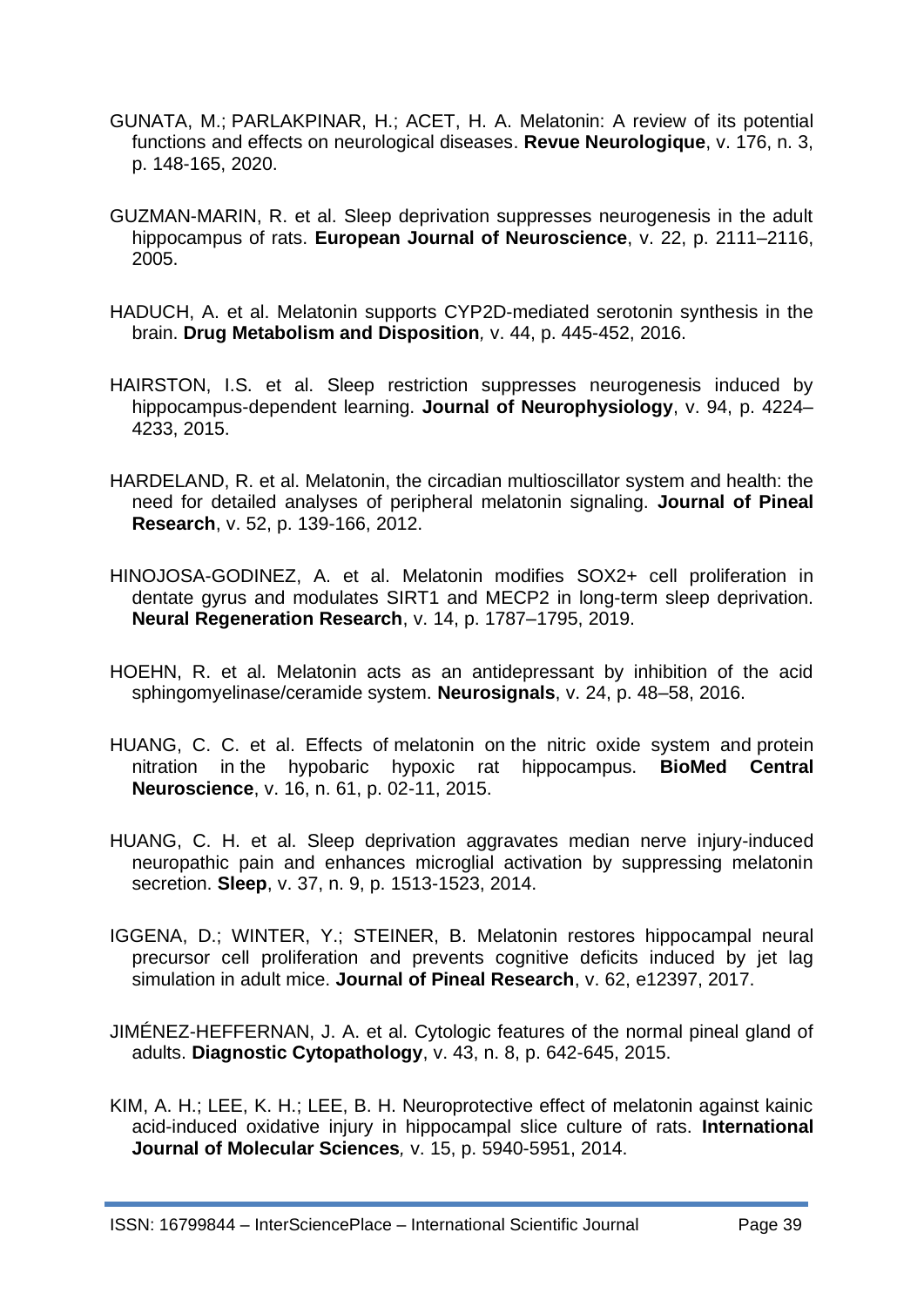- KUMAR, A. et al. 2011. Effect of nitric oxide in protective effect of melatonin against chronic constriction sciatic nerve injury induced neuropathic pain in rats. **Indian Journal of Experimental Biology**, 49: 664-671.
- LEE, C. H. et al. Effects of melatonin on cognitive impairment and hippocampal neuronal damage in a rat model of chronic cerebral reperfusion. **Experimental and Therapeutic Medicine***,* v. 11, p. 2240-2246, 2016.
- LERNER A. B. et al. Isolation of melatonin, the pineal gland factor that lightens melanocytes. **Journal of the American Chemical Society**, 80: e2587, 1958.
- LEUNG, J. H. W. et al. Protective effects of Melatonin on neurogenesis impairment in neurological disorders and its relevant molecular mechanisms. International Journal of Molecular Sciences, v. 21, n. 16, e5645, 2020.
- LI, X. et al. Effect of melatonin on neuronal differentiation requires CBP/p300 mediated acetylation of histone H3 lysine 14. **Neuroscience**, v. 364, p. 45–59, 2017.
- MACCHI, M. M.; BRUCE, J. N. Human pineal physiology and functional significance of melatonin. **Frontiers in Neuroendocrinology**, v. 25, n. ¾, p. 177-195, 2014.
- MANOHARAN, S. et al. The role of reactive oxygen species in the pathogenesis of Alzheimer's disease, Parkinson's disease, and Huntington's disease: A Mini Review. **Oxidative Medicine and Cellular Longevity**, v. 2016, p. 01-15, 2016.
- MAYO, J. C. et al. Anti-inflammatory actions of melatonin and its metabolites,  $N^1$ acetyl-N<sup>2</sup>-formyl-5-methoxykynuramine  $(AFMAX)$  and  $N^1$ -acetyl -5methoxykynuramine (AMK), in macrophages. **Journal of Neuroimmunology**, v. 165, n. 1/2, p. 139-149, 2015.
- MILLET, G. P.; PIALOUX , R. F. V. Point: Counterpoint: Hypobaric hypoxia induces/does not induce different responses from normobaric hypoxia. **Journal of Applied Physiology**, v. 112, p. 1783–1787, 2012.

MITTLER, R. ROS are good? **Trends in Plant Science**, v. 22, p. 11-19, 2017.

MOLPECERES, V. et al. Melatonin is able to reduce the apoptotic liver changes induced by aging via inhibition of the intrinsic pathway of apoptosis. **Journals of Gerontology Series A: Biological Sciences and Medical Sciences**, v. 62, n. 7, p. 687-695, 2007.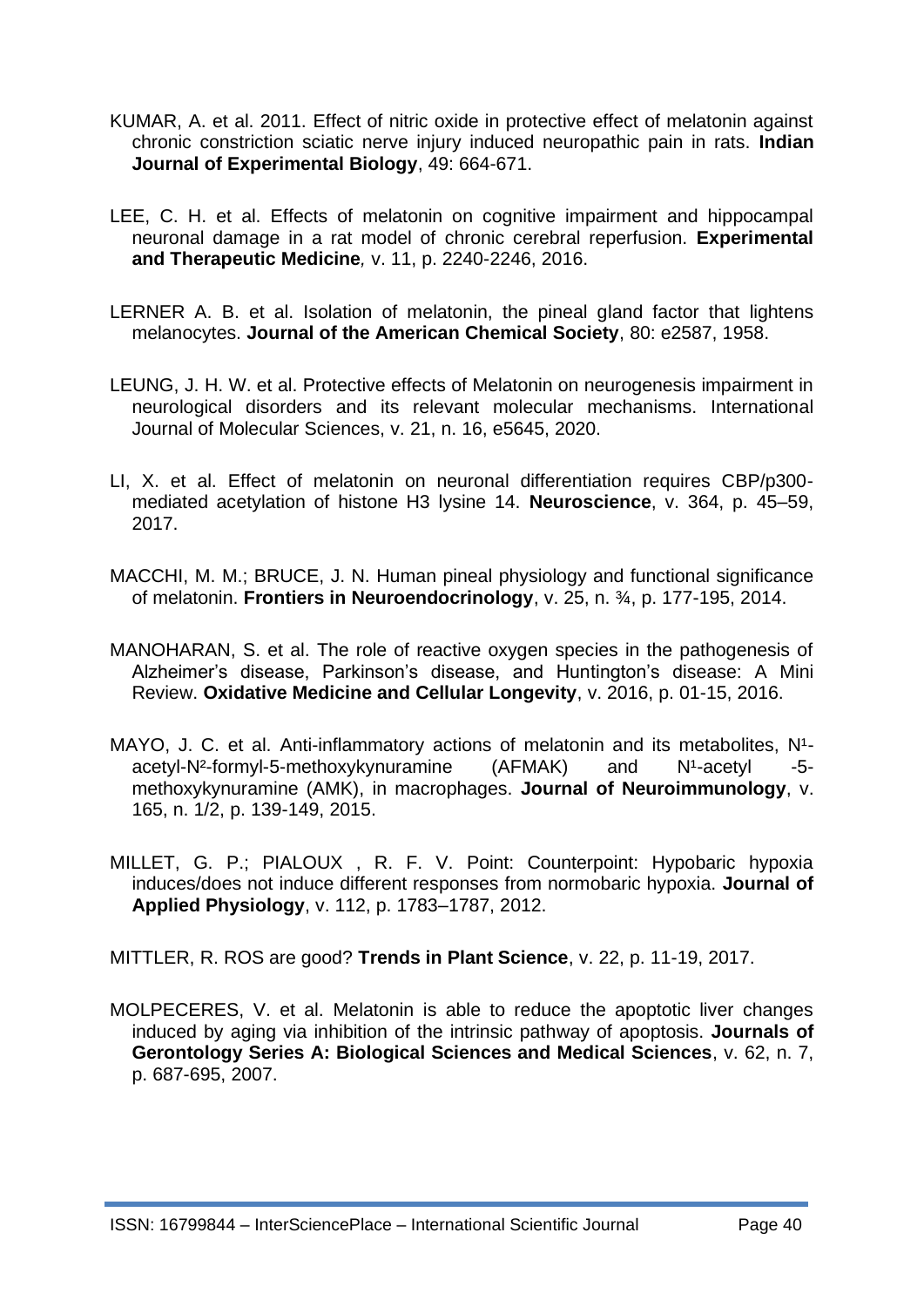- MONTEIRO, M. C. et al. Neuroprotection in neurodegenerative disease: From basic science to Clinical applications. **Oxidative Medicine and Cellular Longevity**, v. 2017, e2949102, 2017.
- MORLEY-FLETCHER, S. et al. Chronic agomelatine treatment corrects behavioral, cellular, and biochemical abnormalities induced by prenatal stress in rats. **Psychopharmacology**, v. 217, p. 301–313, 2011.
- MUSSHOFF, U. et al. Melatonin receptors in rat hippocampus: molecular and functional investigations. **Hippocampus**, v. 12, p. 165-173, 2012.
- NETO, J. C. et al. Review of the medicinal use of *Rhaphiodon echinus* Schauer (Lamiaceae): biological and pharmacological activities. **Research, Society and Development**, v. 10, n. 3, p. 01-12, 2021.
- OZACMAK, V. H,; BARUT, F.; OZACMAK, H. S. Melatonin provides neuroprotection by reducing oxidative stress and HSP70 expression during chronic cerebral hypoperfusion in ovariectomized rats*.* **Journal of Pineal Research**, v. 47, p. 156‑163, 2009.
- PANDI-PERUMAL S. R. et al. Physiological effects of melatonin: role of melatonin receptors and signal transduction pathways. **Progress Neurobiology***,* v. 5, n. 3, p. 335-353, 2008.
- PHONCHAI, R. et al. Potential effects and molecular mechanisms of melatonin on the dopaminergic neuronal differentiation of human amniotic fluid mesenchymal stem cells. **Neurochemistry International**, v. 124, p. 82-93, 2019.
- RAMÍREZ-RODRÍGUEZ, G.B. et al. Melatonin modulates dendrite maturation and complexity in the dorsal- and ventraldentate gyrus concomitantly with its antidepressant-like effect in male Balb/C mice. **International Journal of Molecular Sciences**, v. 21, e1724, 2020.
- [RAY,](https://www.sciencedirect.com/science/article/abs/pii/S0898656812000137#!) P. D.; [HUANG,](https://www.sciencedirect.com/science/article/abs/pii/S0898656812000137#!) B. W.; [TSUJI,](https://www.sciencedirect.com/science/article/abs/pii/S0898656812000137#!) Y. Reactive oxygen species (ROS) homeostasis and redox regulation in cellular signalling. **Cell Signaling**, v. 24, p. 981-990, 2012.
- REHMAN, S. U. et al. Neurological enhancement effects of Melatonin against Brain Injury-Induced Oxidative Stress, Neuroinflammation, and Neurodegeneration via AMPK/CREB signaling. **Cells**, v. 8, n. 7, e760, 2019.
- REITER, R. J. et al. Melatonin and reproduction revised. **Biology of Reproduction**, v. 81, n. 3, p. 445-456, 2009.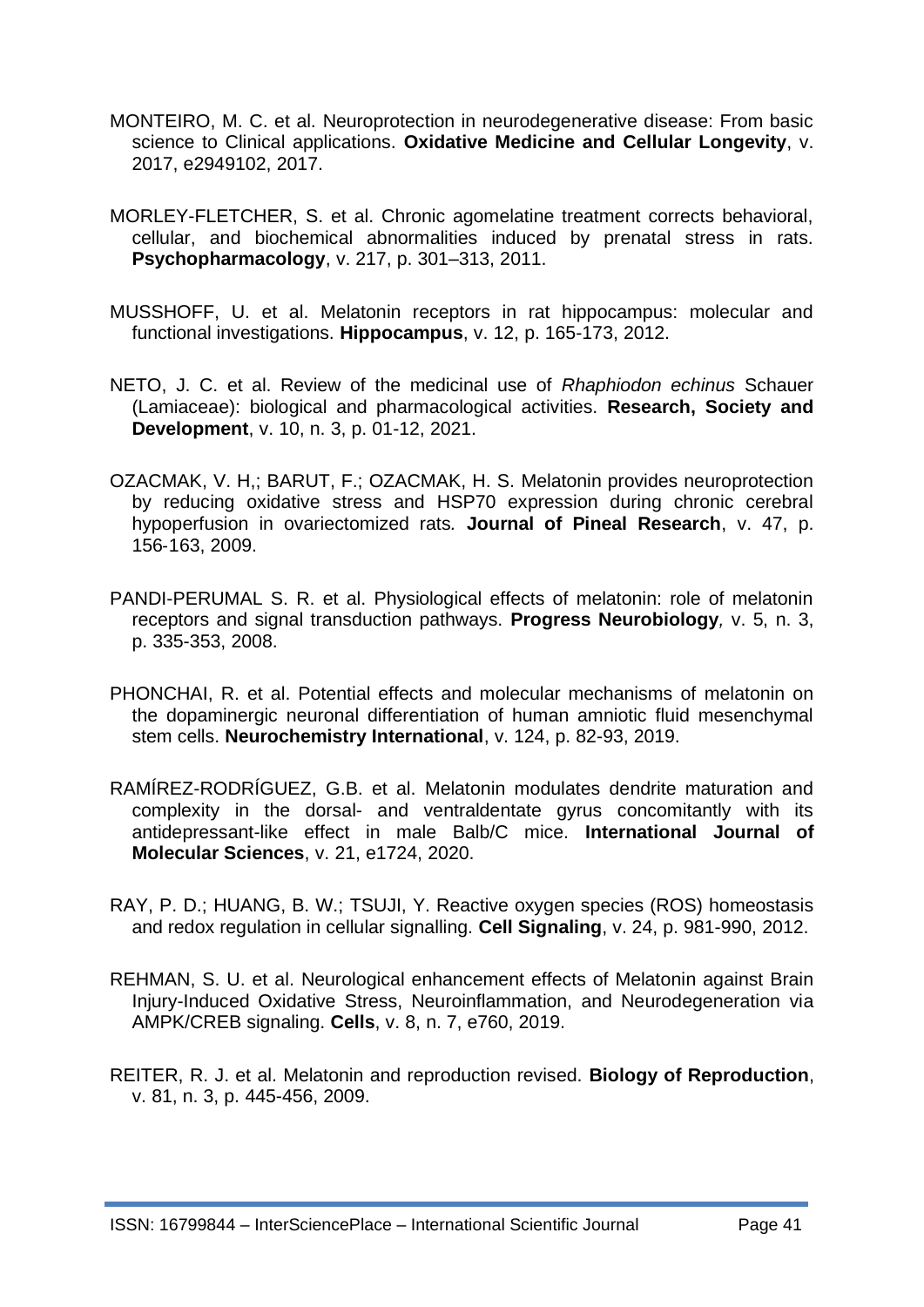- REITER, R. J. Pineal melatonin: cell biology of its synthesis and of its physiological interactions. **Endocrionology Reviews**, 12: 151-180, 1991.
- RENNIE, K.; DE BUTTE, M.; PAPPAS, B.A. Melatonin promotes neurogenesis in dentate gyrus in the pinealectomized rat. **Journal of Pineal Research**, v. 47, p. 313–317, 2019.
- ROCHA, R. M. P. et al. Melatonin and animal reproduction: implications for ovarian physiology. **Acta Veterinária Brasilica**, v. 5, n. 2, p. 147-157, 2011.
- ROSSOR, M. N. et al. The diagnosis of young-onset dementia. **The Lancet Neurology***,* v. 9, 8, p. 793-806, 2010.
- SARLAK, G. et al. Effects of melatonin on nervous system aging: neurogenesis and neurodegeneration. **Journal of Pharmacological Sciences**, v. 123, n. 1, p. 09- 24, 2013.
- SAYAN, H. et al. Beneficial effects of melatonin on reperfusion injury in rat sciatic nerve. **Journal of Pineal Research**, v. 37, p. 143–148, 2014.
- SOMPOL, P. et al. N-acetylserotonin promotes hippocampal neuroprogenitor cell proliferation in sleep-deprived mice. **Proceedings of National Academy of Sciences**, v. 108, p. 8844–8849, 2011.
- SILVA, R. H. et al. Role of hippocampal oxidative stress in memory deficits induced by sleep deprivation in mice. **Neuropharmacology**, v. 46, p. 895-903, 2004.
- SONG, J. et al. The protective effect of melatonin on neural stem cell against LPSinduced inflammation. **BioMed Research International**, 2015: 01-13, 2014.
- STEFANOVIC, B. et al. Melatonin mediated antidepressant-like effect in the hippocampus of chronic stress-induced depression rats: Regulating vesicular monoamine transporter 2 and monoamine oxidase A levels. **European Neuropsychopharmacology**, v. 26, p. 1629–1637, 2016.
- UYANIKGIL, Y. et al. Useful effects of melatonin in peripheral nerve injury and development of the nervous system. **Journal of Brachial Plexus and Peripheral Nerve Injury**, v. 12, p. 01-06, 2017.
- VIANA, J. W. M. et al. Protective effect of Vitamin C against behavioral, histological changes and mortality rate induced by Paraquat in *Drosophila melanogaster*. **Austin Food Science**, v. 5, n. 1, e1036, 2020.